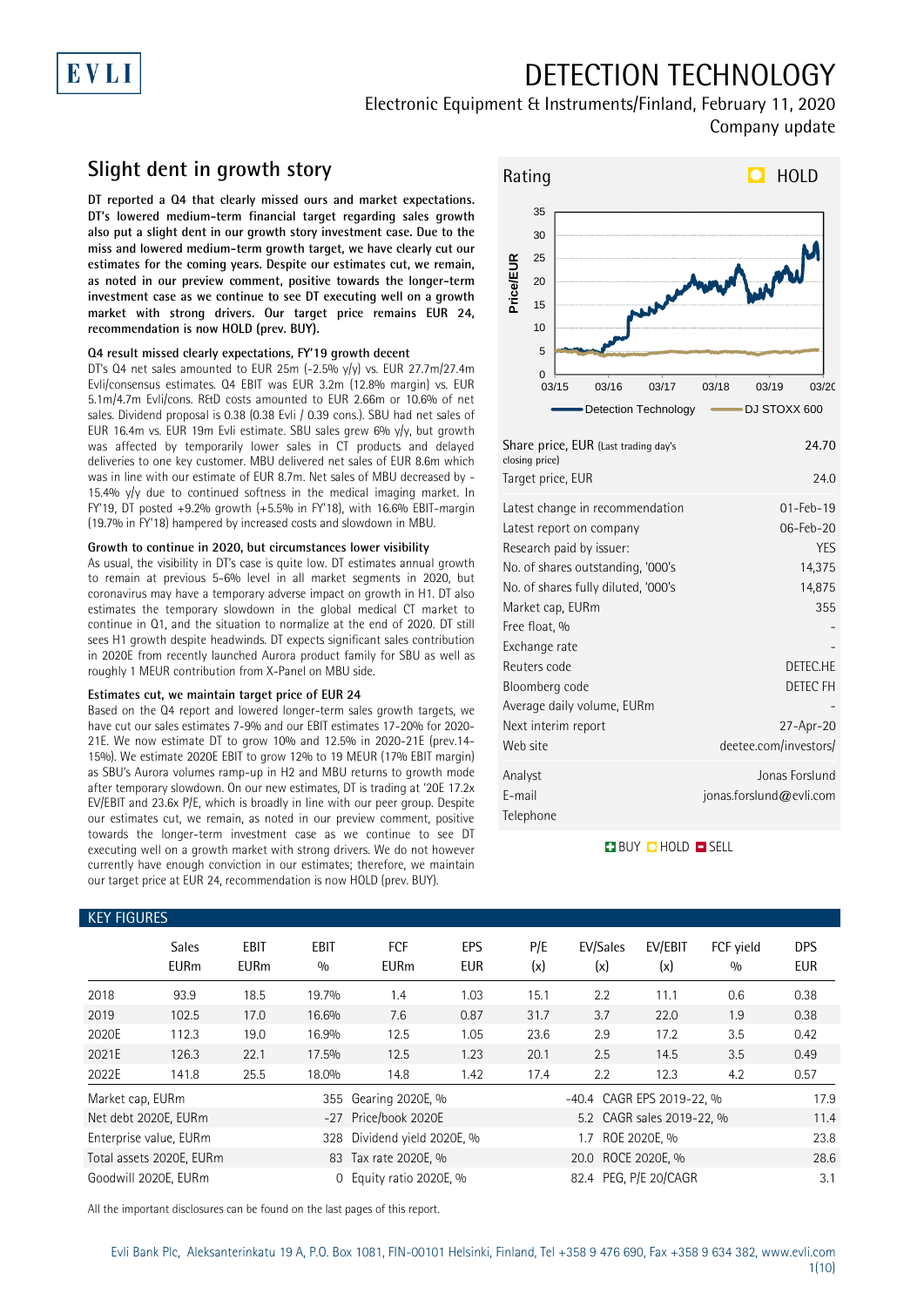## Electronic Equipment & Instruments/Finland, February 11, 2020 Company update

Updated medium term financial targets: At least 10% annual sales growth and EBIT margin at or above 15% in the medium term

### **Updated financial targets puts slight dent in growth story**

DT updated its medium-term financial targets; DT now aims to grow at least 10% (prev. 15%) and achieve EBIT-margin at or above 15% (no change) in medium term. DT announced in Q2'19 its updated strategy until 2025; the new strategic target is to be the growth leader in digital x-ray imaging detector solutions and a significant player in other technologies and applications where the company sees good business opportunities. DT estimates that the market for digital x-ray imaging detector solutions will be around EUR 3 billion in 2025. DT's previous strategy until 2020 was based on being the leader in computed tomography and line-scan x-ray detectors and solutions. The total market, as per the company's previous strategy, is estimated to be around EUR 700 million in 2020, of which DT has roughly 20% share. Despite a larger market scope, DT sees moderating the sales growth targets as prudent as growth becomes more difficult as a +100 MEUR revenue company. We've emphasized the growth story in our investment case based on the strong growth drivers, especially in China, where Beijing's "Made in China 2025" initiative has led to double digit growth rates for many local Chinese OEM's that are DT's clients. Although market drivers remain intact, we lower our sales growth estimates for 2020-21E from 14-15% to 10-12.5% based on the updated financial targets.

### INTERIM FIGURES

| <b>EVLI ESTIMATES, EURm</b>          | 201901 | 201902  | 201903  | 201904  | 2019    | 2020Q1E | 2020Q2E | 2020Q3E | 2020Q4E | 2020E  | 2021E  | 2022E  |
|--------------------------------------|--------|---------|---------|---------|---------|---------|---------|---------|---------|--------|--------|--------|
| Net sales                            | 23.1   | 27.5    | 26.9    | 25.0    | 102.5   | 23.6    | 28.9    | 29.9    | 29.9    | 112.3  | 126.3  | 141.8  |
| EBITDA                               | 4.4    | 5.5     | 5.7     | 4.3     | 19.9    | 4.2     | 5.7     | 5.9     | 6.1     | 21.9   | 25.1   | 28.7   |
| EBITDA margin (%)                    | 19.2   | 20.0    | 21.3    | 17.1    | 19.5    | 17.8    | 19.7    | 19.7    | 20.4    | 19.5   | 19.9   | 20.2   |
| <b>EBIT</b>                          | 3.9    | 4.8     | 5.1     | 3.2     | 17.0    | 3.6     | 5.1     | 5.3     | 5.0     | 19.0   | 22.1   | 25.5   |
| EBIT margin (%)                      | 16.7   | 17.5    | 19.1    | 12.8    | 16.6    | 15.3    | 17.6    | 17.7    | 16.7    | 16.9   | 17.5   | 18.0   |
| Net financial items                  | 0.0    | $-0.7$  | $-0.1$  | $-0.2$  | $-1.0$  | 0.0     | 0.0     | 0.0     | 0.0     | $-0.2$ | 0.0    | 0.0    |
| Pre-tax profit                       | 3.9    | 4.2     | 5.0     | 3.0     | 16.0    | 3.6     | 5.1     | 5.3     | 5.0     | 18.8   | 22.1   | 25.5   |
| Tax                                  | $-0.3$ | $-0.9$  | $-1.0$  | $-1.3$  | $-3.6$  | $-0.7$  | $-1.0$  | $-1.0$  | $-1.0$  | $-3.8$ | $-4.4$ | $-5.1$ |
| Tax rate (%)                         | 9.1    | 22.9    | 20.0    | 41.6    | 22.2    | 20.0    | 20.0    | 20.0    | 20.0    | 20.0   | 20.0   | 20.0   |
| Net profit                           | 3.5    | 3.2     | 4.0     | 1.8     | 12.5    | 2.8     | 4.0     | 4.2     | 4.0     | 15.0   | 17.7   | 20.4   |
| <b>EPS</b>                           | 0.24   | 0.22    | 0.28    | 0.12    | 0.87    | 0.20    | 0.28    | 0.29    | 0.28    | 1.05   | 1.23   | 1.42   |
| EPS adjusted (diluted no. of shares) | 0.24   | 0.22    | 0.27    | 0.12    | 0.84    | 0.19    | 0.27    | 0.28    | 0.27    | 1.01   | 1.19   | 1.37   |
| Dividend per share                   | 0.00   | 0.00    | 0.00    | 0.00    | 0.38    | 0.00    | 0.00    | 0.00    | 0.00    | 0.42   | 0.49   | 0.57   |
| SALES, EURm                          |        |         |         |         |         |         |         |         |         |        |        |        |
| MBU                                  | 8.6    | 8.1     | 8.4     | 8.6     | 33.7    | 8.0     | 8.5     | 9.4     | 9.7     | 35.6   | 40.0   | 44.8   |
| SBU                                  | 14.5   | 19.4    | 18.6    | 16.4    | 68.9    | 15.6    | 20.4    | 20.5    | 20.2    | 76.7   | 86.4   | 97.0   |
| Total                                | 23.1   | 27.5    | 26.9    | 25.0    | 102.5   | 23.6    | 28.9    | 29.9    | 29.9    | 112.3  | 126.3  | 141.8  |
| SALES GROWTH, Y/Y %                  |        |         |         |         |         |         |         |         |         |        |        |        |
| <b>MBU</b>                           | 15.0   | $-12.1$ | $-27.4$ | $-14.9$ | $-12.1$ | $-7.0$  | 4.9     | 12.6    | 12.8    | 5.8    | 12.3   | 12.0   |
| <b>SBU</b>                           | 22.9   | 27.6    | 41.6    | 5.8     | 23.8    | 7.6     | 5.2     | 10.5    | 23.2    | 11.4   | 12.6   | 12.3   |
| Total                                | 19.8   | 12.6    | 9.3     | $-2.3$  | 9.2     | 2.2     | 5.1     | 11.2    | 19.6    | 9.6    | 12.5   | 12.2   |
| EBIT, EURm                           |        |         |         |         |         |         |         |         |         |        |        |        |
| Total                                | 3.9    | 4.8     | 5.1     | 3.2     | 17.0    | 3.6     | 5.1     | 5.3     | 5.0     | 19.0   | 22.1   | 25.5   |
| EBIT margin, %                       |        |         |         |         |         |         |         |         |         |        |        |        |
| Total                                | 16.7   | 17.5    | 19.1    | 12.8    | 16.6    | 15.3    | 17.6    | 17.7    | 16.7    | 16.9   | 17.5   | 18.0   |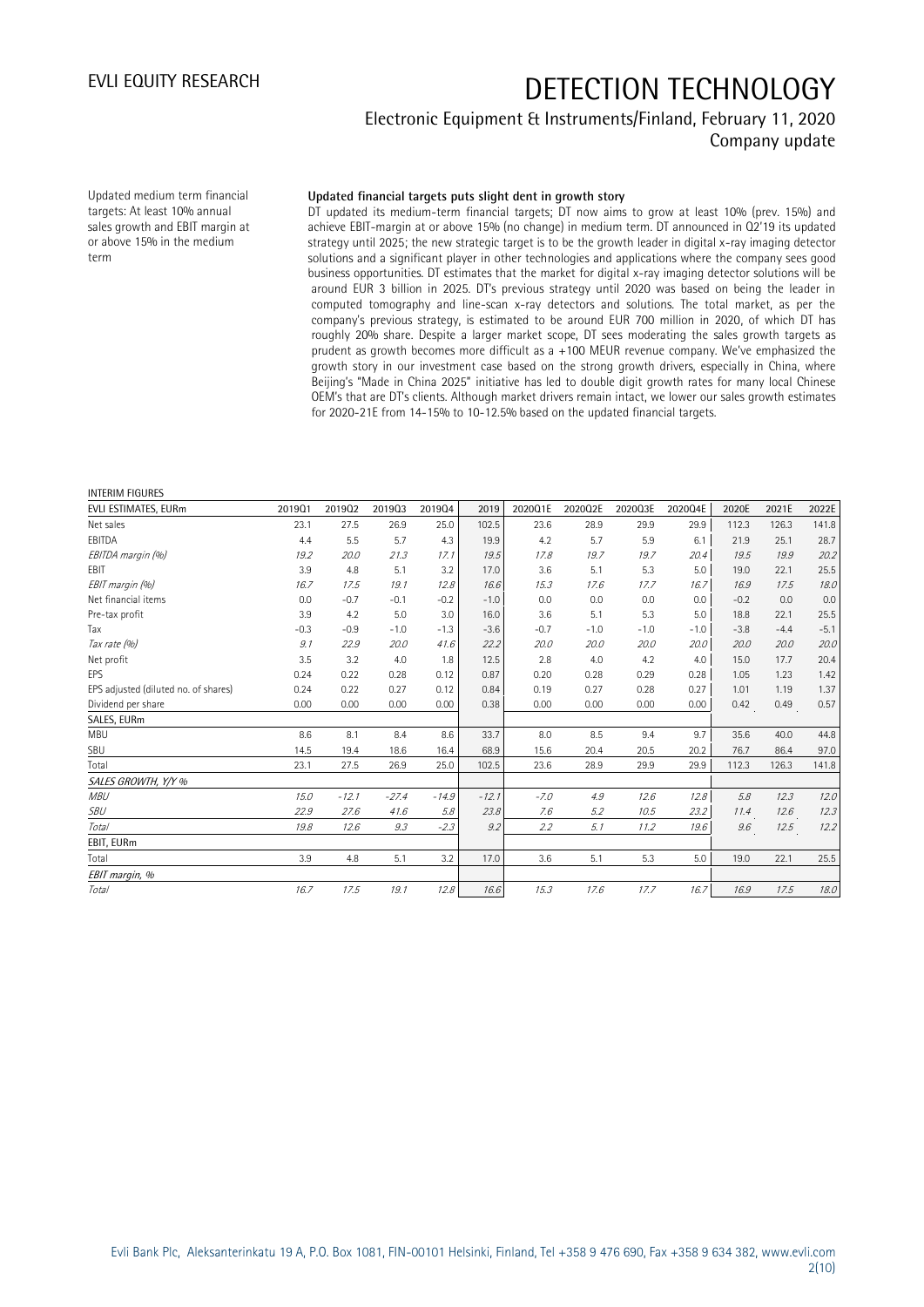## Electronic Equipment & Instruments/Finland, February 11, 2020 Company update

Peer group table

|                                  | Security   | <b>MCAP</b> | EBIT % | EBIT <sub>%</sub> | EBIT <sub>%</sub> | EBITDA % | EBITDA % | EBITDA % | ROCE <sub>%</sub> | ROCE <sub>%</sub> | ROCE <sub>%</sub> |
|----------------------------------|------------|-------------|--------|-------------------|-------------------|----------|----------|----------|-------------------|-------------------|-------------------|
| DETECTION TECHNOLOGY PEER GROUP  | identifier | <b>MEUR</b> | 19E    | 20E               | 21E               | 19E      | 20E      | 21E      | 19E               | 20E               | 21E               |
| <b>First Sensor AG</b>           | SIS-DE     | 392         | 4      | 9                 | 9                 | 10       | 15       | 15       |                   |                   |                   |
| Hamamatsu Photonics K.K.         | 6965-JP    | 6244        | 17     | 18                | 19                | 26       | 27       | 28       | 12                | 12                | 12                |
| <b>IOSI Systems, Inc.</b>        | OSIS-US    | 1503        | 10     | 10                | 11                | 16       | 17       | 17       |                   |                   |                   |
| Varex Imaging Corporation        | VREX-US    | 945         | 9      | 9                 | 11                | 15       | 15       | 18       | 9                 | 8                 | 9                 |
| lams AG                          | AMS-CH     | 3329        | 18     | 21                | 21                | 30       | 32       | 33       | 10                | 12                | 12                |
| Analog Devices, Inc.             | ADI-US     | 37302       | 41     | 40                | 42                | 46       | 46       | 47       | 12                | 12                | 13                |
| Keysight Technologies Inc.       | KEYS-US    | 16010       | 24     | 25                | 26                | 27       | 28       | 28       | 18                | 17                | 16                |
| Spectris plc                     | SXS-GB     | 3682        | 15     | 15                | 16                | 20       | 19       | 19       | 16                | 15                | 14                |
| Oxford Instruments pic           | OXIG-GB    | 1073        | 16     | 16                | 16                | 18       | 19       | 19       | 21                | 21                | 20                |
| Trimble Inc.                     | TRMB-US    | 9735        | 20     | 21                | 22                | 22       | 23       | 24       | 14                | 14                | 14                |
| Hexagon AB Class B               | HEXA.B-SE  | 19016       | 25     | 26                | 27                | 34       | 35       | 35       | 11                | 11                | 12                |
| Vaisala Oyj Class A              | VAIAS-FI   | 1308        | 10     | 11                | 12                | 15       | 16       | 16       | 21                | 24                | 26                |
| <b>Peer Group Average</b>        |            | 8143        | 17     | 18                | 19                | 23       | 24       | 25       | 15                | 15                | 15                |
| <b>Peer Group Median</b>         |            | 3682        | 17     | 18                | 19                | 21       | 22       | 23       | 14                | 14                | 14                |
| Detection Technology (Evli est.) |            | 359         | 17     | 17                | 18                | 19,5     | 19,5     | 19,9     | 28                | 29                | 30                |

|                                  | Security   | <b>MCAP</b> | <b>ROE %</b> | <b>ROE %</b> | <b>ROE %</b> | DIV % | DIV % | DIV % | P/E   | P/E   | P/E   |
|----------------------------------|------------|-------------|--------------|--------------|--------------|-------|-------|-------|-------|-------|-------|
| DETECTION TECHNOLOGY PEER GROUP  | identifier | <b>MEUR</b> | 19E          | 20E          | 21E          | 19E   | 20E   | 21E   | 19F   | 20E   | 21E   |
| <b>First Sensor AG</b>           | SIS-DE     | 392         | 9            | 11           | 11           | 0,5   | 0,5   | 0,5   | 46,9x | 40,0x | 34.1x |
| Hamamatsu Photonics K.K.         | 6965-JP    | 6244        | 10           | 10           | 10           | 0,8   | 0,8   | 0,9   | 37,8x | 36,0x | 32,5x |
| <b>OSI Systems, Inc.</b>         | OSIS-US    | 1503        | 16           | 15           | 16           |       |       |       | 21,1x | 19,4x | 17,5x |
| Varex Imaging Corporation        | VREX-US    | 945         | 12           | 12           | 14           |       |       |       | 21,0x | 19,5x | 15,2x |
| lams AG                          | AMS-CH     | 3329        | 21           | 20           | 20           | 0,3   | 0,7   | 1,5   | 11,3x | 9,6x  | 8,2x  |
| Analog Devices, Inc.             | ADI-US     | 37302       | 17           | 15           | 17           | 1,9   | 2,0   | 2,1   | 21,8x | 23,5x | 20,1x |
| Keysight Technologies Inc        | KEYS-US    | 16010       | 33           | 29           | 26           | 0,0   | 0,0   | 0,0   | 20,0x | 18,3x | 16,5x |
| National Instruments Corporation | NATI-US    | 5319        |              |              |              |       |       |       | 36,9x | 26,5x | 33,6x |
| Spectris plc                     | SXS-GB     | 3682        | 15           | 14           | 14           | 2,3   | 2,4   | 2,5   | 16,7x | 17,2x | 16,2x |
| Oxford Instruments pic           | OXIG-GB    | 1073        | 20           | 19           | 17           | 0,9   | 1,0   | 1,0   | 22,2x | 21,2x | 20,2x |
| Trimble Inc.                     | TRMB-US    | 9735        | 16           | 16           | 16           | 0,0   | 0,0   | 0,0   | 22.5x | 20,8x | 18,0x |
| Hexagon AB Class B               | HEXA.B-SE  | 19016       | 14           | 14           | 14           | 1,2   | 1,3   | 1,4   | 24.9x | 22,5x | 20,7x |
| Vaisala Ovi Class A              | VAIAS-FL   | 1308        | 18           | 19           | 19           | 1,7   | 1,8   | 1,9   | 39,1x | 34,9x | 32,0x |
| Peer Group Average               |            | 8143        | 17           | 16           | 16           | 1.0   | 1,1   | 1.2   | 26.3x | 23,8x | 21.9x |
| Peer Group Median                |            | 3682        | 16           | 15           | 16           | 0,9   | 0,9   | 1,2   | 22.2x | 21,2x | 20,1x |
| Detection Technology (Evli est.) |            | 359         | 23           | 24           | 24           | 1.4   | 1,7   | 2,0   | 31.7x | 23,6x | 20.1x |
|                                  |            |             |              |              |              |       |       |       | 43 %  | 1196  | 0.96  |

|                                         | Security   | <b>MCAP</b> | EV/S | EV/S | EV/S    | EV/EBITDA | EV/EBITDA | EV/EBITDA | EV/EBIT | EV/EBIT | EV/EBIT |
|-----------------------------------------|------------|-------------|------|------|---------|-----------|-----------|-----------|---------|---------|---------|
| DETECTION TECHNOLOGY PEER GROUP         | identifier | <b>MEUR</b> | 19E  | 20E  | 21E     | 19E       | 20E       | 21E       | 19E     | 20E     | 21E     |
| First Sensor AG                         | SIS-DE     | 392         | 2,5x | 2,3x | 2,0x    | 24,2x     | 15,5x     | 13,4x     | 70,4x   | 25,6x   | 21,8x   |
| Hamamatsu Photonics K.K.                | 6965-JP    | 6244        | 5,0x | 4.8x | 4,5x    | 17,9x     | 17,9x     | 15,8x     | 26,4x   | 26,3x   | 23,6x   |
| <b>OSI Systems, Inc.</b>                | OSIS-US    | 1503        | 1,6x | 1,6x | 1.4x    | 10,9x     | 9.4x      | 8.3x      | 18,5x   | 15,1x   | 12,8x   |
| Varex Imaging Corporation               | VREX-US    | 945         | 1,8x | 1,7x | 1,6x    | 13,0x     | 11,5x     | 8,8x      | 20,4x   | 18,5x   | 14,8x   |
| lams AG                                 | AMS-CH     | 3329        | 2.4x | 2,0x | 1,7x    | 7.0x      | 6,2x      | 5,2x      | 11,9x   | 9,6x    | 8,1x    |
| Analog Devices, Inc.                    | ADI-US     | 37302       | 7.7x | 8,1x | 7.3x    | 17,5x     | 17,5x     | 15,7x     | 20,0x   | 20,4x   | 17,5x   |
| Keysight Technologies Inc               | KEYS-US    | 16010       | 4.4x | 4.0x | 3,7x    | 17,6x     | 14,4x     | 12,9x     | 20,0x   | 16,3x   | 14,4x   |
| Spectris plc                            | SXS-GB     | 3682        | 2,0x | 2,0x | 1,9x    | 10,3x     | 10,4x     | 9,8x      | 13,8x   | 13,2x   | 12,2x   |
| Oxford Instruments pic                  | OXIG-GB    | 1073        | 2,6x | 2,5x | 2.4x    | 13,5x     | 13,2x     | 12,6x     | 15,7x   | 15,8x   | 15,0x   |
| Trimble Inc.                            | TRMB-US    | 9735        | 3,8x | 3,5x | 3,1x    | 16,7x     | 15,4x     | 13,2x     | 18.2x   | 16,9x   | 14,3x   |
| Hexagon AB Class B                      | HEXA.B-SE  | 19016       | 5,4x | 5,0x | 4.7x    | 15,6x     | 14,6x     | 13,2x     | 21.3x   | 19,5x   | 17,5x   |
| Vaisala Oyi Class A                     | VAIAS-FI   | 1308        | 3,3x | 3,1x | 2.9x    | 18,4x     | 19,1x     | 17,7x     | 27,1x   | 26,9x   | 24,6x   |
| Peer Group Average                      |            | 8143        | 3.5x | 3.4x | 3.1x    | 15,2x     | 13,8x     | 12.2x     | 23.6x   | 18.7x   | 16,4x   |
| Peer Group Median                       |            | 3682        | 2.9x | 2.8x | 2.7x    | 16.1x     | 14.5x     | 13,0x     | 20.0x   | 17,7x   | 14.9x   |
| Detection Technology (Evli est.)        |            | 359         | 3,7x | 2.9x | 2,5x    | 18,8x     | 15,0x     | 12.8x     | 22.0x   | 17,2x   | 14.5x   |
| Premium/discount relative to peer group |            |             | 25 % | 5 %  | $-4.96$ | 17.96     | 3 %       | $-2\%$    | 10 %    | $-3\%$  | $-3.96$ |
|                                         |            |             |      |      |         |           |           |           |         |         |         |

median

Source: Factset, Evli Research

|                                  |            |             | Sales | Sales                      | Sales | Net debt / | Net debt / | Net debt / | Equity  | Equity  | Equity  |
|----------------------------------|------------|-------------|-------|----------------------------|-------|------------|------------|------------|---------|---------|---------|
|                                  | Security   | <b>MCAP</b> |       | growth % growth % growth % |       | EBITDA     | EBITDA     | EBITDA     | ratio % | ratio % | ratio % |
| DETECTION TECHNOLOGY PEER GROUP  | identifier | <b>MEUR</b> | 19E   | 20E                        | 21E   | 19E        | 20E        | 21E        | 19F     | 20E     | 21E     |
| <b>First Sensor AG</b>           | SIS-DE     | 392         | 9.1   | 9.5                        | 10,6  | 1,0x       | 0.4x       | 0,1x       | 53,3    | 54,2    | 56,3    |
| Hamamatsu Photonics K.K.         | 6965-JP    | 6244        | 11,8  | 3.6                        | 5,2   | $-1,9x$    | $-2,0x$    | $-2,1x$    | 78.3    | 79,6    | 80,7    |
| OSI Systems, Inc.                | OSIS-US    | 1503        | 23,0  | 3.6                        | 0.0   | 1,3x       | 1,2x       | 0.7x       |         |         |         |
| Varex Imaging Corporation        | VREX-US    | 945         | 11,8  | 2,3                        | 2.9   | 3,1x       | 2.7x       | 1,7x       | 42,6    | 44,2    | 47,5    |
| lams AG                          | AMS-CH     | 3329        | 81,4  | 13,9                       | 8.1   | 1,7x       | 1,0x       | 0,5x       | 40.6    | 45,2    | 50,9    |
| Analog Devices, Inc.             | ADI-US     | 37302       | 15,4  | $-5,5$                     | 8.6   | 1,7x       | 1,7x       | 1,3x       | 54,6    | 55,8    | 57,5    |
| Keysight Technologies Inc.       | KEYS-US    | 16010       | 32,7  | 6.1                        | 6.7   | 0,9x       | 0.4x       | 0.1x       | 45.4    | 49,7    | 54,5    |
| National Instruments Corporation | NATI-US    | 5319        | 5,0   | 4,9                        | 0,0   |            |            |            | 71,2    | 73,9    | 75,3    |
| Spectris plc                     | SXS-GB     | 3682        | 7,3   | $-6,5$                     | 2.9   | 0,1x       | $-0.3x$    | $-0,6x$    | 62.6    | 66,1    | 67,8    |
| Oxford Instruments pic           | OXIG-GB    | 1073        | 19,8  | 2,7                        | 2,9   | $-0,2x$    | $-0,3x$    | $-0.3x$    | 57,4    | 62,7    | 65,4    |
| Trimble Inc.                     | TRMB-US    | 9735        | 21,6  | 4.1                        | 7.1   | 2,2x       | 1.4x       | 0,6x       | 48.7    | 52,0    | 55,3    |
| <b>Hexagon AB Class B</b>        | HEXA.B-SE  | 19016       | 13,3  | 5,5                        | 5.5   | 1,5x       | 1,1x       | 0,6x       | 57.3    | 59,1    | 60,3    |
| Vaisala Oyi Class A              | VAIAS-FI   | 1308        | 20,7  | 5,3                        | 4,9   | $-0.3x$    | $-0,5x$    | $-0,6x$    | 52,9    | 54,3    | 56,2    |
| <b>Peer Group Average</b>        |            | 8143        | 21.0  | 3,8                        | 6,0   | 0.9x       | 0.6x       | 0.2x       | 55,4    | 58,1    | 60.6    |
| <b>Peer Group Median</b>         |            | 3682        | 15.4  | 4,1                        | 5,5   | 1.2x       | 0.7x       | 0.3x       | 53,9    | 55,0    | 56,9    |
| Detection Technology (Evli est.) |            | 359         | 9.2   | 9,6                        | 12,5  | $-1,0x$    | $-1, 3x$   | $-1.4x$    | 76.6    | 82,4    | 84,0    |

Source: Factset, Evli Research **Updated on February 10th, 2020** Source: Factset, Evli Research Updated on February 10th, 2020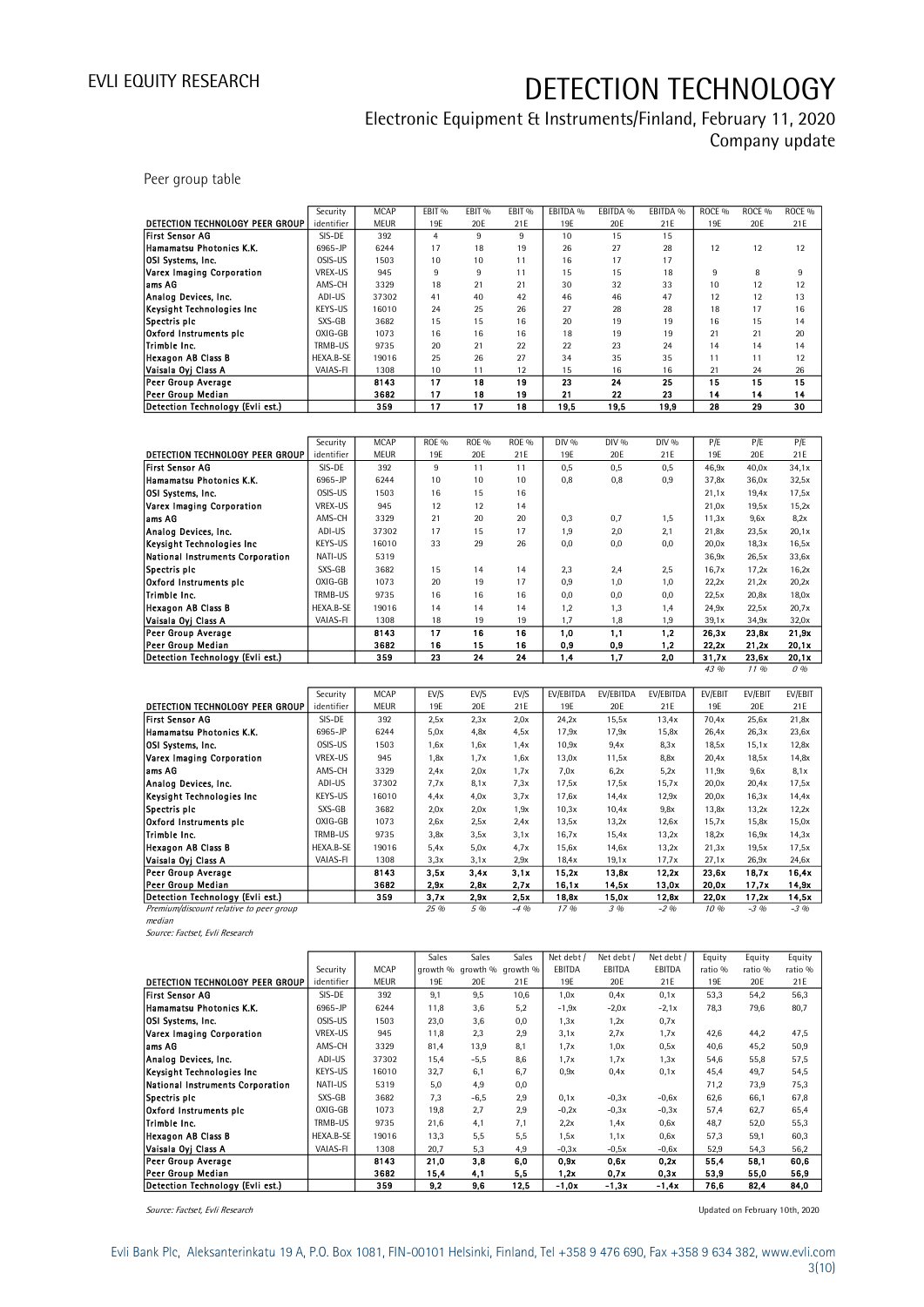## Electronic Equipment & Instruments/Finland, February 11, 2020 Company update

| 75.5<br>141.8<br>Sales<br>42.8<br>89.0<br>93.9<br>102.5<br>112.3<br>126.3<br>Sales growth (%)<br>29.2<br>12.2<br>76.5<br>17.9<br>5.5<br>9.2<br>9.6<br>12.5<br>EBITDA<br>5.8<br>28.7<br>17.3<br>22.1<br>20.9<br>19.9<br>21.9<br>25.1<br>EBITDA margin (%)<br>22.9<br>19.5<br>19.5<br>19.9<br>20.2<br>13.4<br>24.9<br>22.3<br>$-3.2$<br>Depreciation<br>$-1.3$<br>$-2.5$<br>$-2.2$<br>$-2.4$<br>$-2.9$<br>$-2.9$<br>$-3.0$<br>EBITA<br>19.9<br>17.0<br>22.1<br>25.5<br>4.5<br>14.8<br>18.5<br>19.0<br>0.0<br>Goodwill amortization / writedown<br>0.0<br>0.0<br>0.0<br>0.0<br>0.0<br>0.0<br>0.0<br>EBIT<br>25.5<br>4.5<br>14.8<br>19.9<br>17.0<br>19.0<br>22.1<br>18.5<br>EBIT margin (%)<br>10.5<br>19.6<br>22.4<br>19.7<br>16.9<br>17.5<br>18.0<br>16.6<br>Reported EBIT<br>19.9<br>17.0<br>22.1<br>25.5<br>3.4<br>14.8<br>18.5<br>19.0<br>22.4<br>EBIT margin (reported) (%)<br>8.0<br>19.6<br>19.7<br>16.6<br>16.9<br>17.5<br>18.0<br>Net financials<br>$-2.4$<br>$-0.7$<br>$-0.5$<br>$-1.0$<br>$-0.2$<br>0.0<br>0.0<br>$-0.1$<br>Pre-tax profit<br>2.1<br>19.4<br>16.0<br>22.1<br>25.5<br>14.1<br>18.4<br>18.8<br>$-0.1$<br>$-3.2$<br>$-4.2$<br>$-3.6$<br>$-3.6$<br>$-3.8$<br>$-4.4$<br>$-5.1$<br>Taxes<br>0.0<br>0.0<br>0.0<br>0.0<br>Minority shares<br>0.0<br>0.0<br>0.0<br>0.0<br>Net profit<br>0.9<br>10.9<br>15.2<br>14.9<br>12.5<br>15.0<br>17.7<br>20.4<br>Cash NRIs<br>$-1.1$<br>0.0<br>0.0<br>0.0<br>0.0<br>0.0<br>0.0<br>0.0<br>0.0<br>0.0<br>0.0<br>0.0<br>Non-cash NRIs<br>0.0<br>0.0<br>0.0<br>0.0<br><b>BALANCE SHEET, EURm</b><br>Assets<br>$\overline{7}$<br>Fixed assets<br>6<br>6<br>9<br>10<br>10<br>11<br>13<br>$\mathsf{O}\xspace$<br>$\mathbf 0$<br>$\mathsf{O}\xspace$<br>$\mathbf 0$<br>$\mathbf 0$<br>$\mathsf{O}\xspace$<br>$\mathbf 0$<br>$\mathbf 0$<br>Goodwill<br>$\mathsf{O}\xspace$<br>$\mathbf 0$<br>$\mathbf 0$<br>$\mathbf 0$<br>$\mathbf 0$<br>$\mathsf{O}\xspace$<br>$\mathbf 0$<br>$\mathbf 0$<br>Right of use assets<br>$\overline{7}$<br>$\overline{9}$<br>11<br>13<br>15<br>17<br>20<br>Inventory<br>14<br>14<br>21<br>27<br>27<br>29<br>37<br>Receivables<br>22<br>33<br>Liquid funds<br>27<br>7<br>16<br>22<br>26<br>28<br>34<br>42<br>77<br>83<br>Total assets<br>35<br>54<br>62<br>71<br>95<br>111<br>Liabilities<br>93<br>Shareholder's equity<br>21<br>31<br>42<br>51<br>58<br>68<br>80<br>Minority interest<br>$\mathbf 0$<br>$\mathbf 0$<br>$\mathbf 0$<br>0<br>$\mathbf 0$<br>$\mathbb O$<br>$\mathbf 0$<br>$\mathsf{O}\xspace$<br>$\mathsf{O}\xspace$<br>$\mathbf 0$<br>$\mathbf 0$<br>$\mathbf 0$<br>$\mathsf{O}\xspace$<br>$\mathbf 0$<br>$\mathbf 0$<br>Convertibles<br>$\mathbf 0$<br>Lease liabilities<br>$\mathsf{O}\xspace$<br>$\mathbf 0$<br>$\mathsf{O}\xspace$<br>$\mathbf 0$<br>$\mathbf 0$<br>$\mathsf{O}\xspace$<br>$\mathbf 0$<br>$\mathbf 0$<br>Deferred taxes<br>$\mathsf{O}\xspace$<br>$\mathbf 0$<br>$\mathsf{O}\xspace$<br>0<br>$\mathbf 0$<br>$\mathsf{O}\xspace$<br>$\mathbf 0$<br>$\mathsf{O}\xspace$<br>$\overline{7}$<br>5<br>$\,6\,$<br>$\mathbf 0$<br>Interest bearing debt<br>$\mathbf{1}$<br>$\overline{4}$<br>$\mathbf{1}$<br>$\mathbf 0$<br>Non-interest bearing current liabilities<br>15<br>14<br>17<br>11<br>14<br>15<br>12<br>15<br>$\overline{2}$<br>$\mathfrak{Z}$<br>$\mathbf 0$<br>$\overline{1}$<br>Other interest-free debt<br>$\mathbf{1}$<br>$\mathbf{1}$<br>$\mathbf{1}$<br>$\mathbf{1}$<br>35<br>62<br>83<br>Total liabilities<br>54<br>71<br>77<br>95<br>111<br>CASH FLOW, EURm<br>+ EBITDA<br>$\,6\,$<br>17<br>25<br>29<br>22<br>21<br>20<br>22<br>- Net financial items<br>$\overline{4}$<br>8<br>11<br>$\mathbf 0$<br>$-1$<br>$\mathsf{O}\xspace$<br>$\mathbf{0}$<br>$\mathbf 0$<br>- Taxes<br>$\mathsf{O}\xspace$<br>$-1$<br>$-3$<br>$-5$<br>$-4$<br>$-4$<br>$-4$<br>$-5$<br>$-2$<br>$\mathbf{1}$<br>$-3$<br>- Increase in Net Working Capital<br>$-10$<br>$-3$<br>$-4$<br>$-11$<br>$-4$<br>$+/-$ Other<br>-8<br>-9<br>$-12$<br>$\mathsf{O}\xspace$<br>$\mathsf{O}\xspace$<br>$\mathsf{O}\xspace$<br>$\mathbf 0$<br>$\mathbf 0$<br>$\mathsf S$<br>= Cash flow from operations<br>$\mathsf{O}\xspace$<br>19<br>6<br>12<br>15<br>17<br>19<br>-5<br>$-2$<br>$-2$<br>$-5$<br>$-4$<br>$-3$<br>$-5$<br>- Capex<br>$-4$<br>$\mathbf 0$<br>$\mathbf 0$<br>$\mathbf 0$<br>$\mathbf 0$<br>$\mathsf{O}\xspace$<br>$\mathbf{0}$<br>$\mathbf 0$<br>- Acquisitions<br>$\mathbf{0}$<br>$\overline{0}$<br>$\mathbf{0}$<br>$\overline{0}$<br>$\mathbf{0}$<br>$\overline{0}$<br>+ Divestments<br>$\overline{0}$<br>$\mathbf 0$<br>$\mathbf 0$<br>$\ensuremath{\mathsf{3}}$<br>= Free cash flow<br>$-4$<br>17<br>$\mathbf{1}$<br>8<br>12<br>13<br>15<br>+/- New issues/buybacks<br>$\mathbf 0$<br>$\mathbf 0$<br>$\mathsf{O}\xspace$<br>$\mathbf 0$<br>19<br>$-1$<br>0<br>$\mathbf 0$<br>$-3$<br>$-5$<br>$-5$<br>$-7$<br>- Paid dividend<br>$\mathbf{0}$<br>-5<br>$-6$<br>$-1$<br>$+/-$ Other<br>$\,6\,$<br>$-2$<br>$\overline{2}$<br>$-10$<br>0<br>$-5$<br>$-1$<br>$\mathbf 0$<br>$\overline{2}$<br>8<br>$\overline{4}$<br>8<br>11<br>$\overline{4}$<br>5<br>Change in cash<br>$-4$ | <b>INCOME STATEMENT, EURm</b> | 2015 | 2016 | 2017 | 2018 | 2019 | 2020E | 2021E | 2022E |
|---------------------------------------------------------------------------------------------------------------------------------------------------------------------------------------------------------------------------------------------------------------------------------------------------------------------------------------------------------------------------------------------------------------------------------------------------------------------------------------------------------------------------------------------------------------------------------------------------------------------------------------------------------------------------------------------------------------------------------------------------------------------------------------------------------------------------------------------------------------------------------------------------------------------------------------------------------------------------------------------------------------------------------------------------------------------------------------------------------------------------------------------------------------------------------------------------------------------------------------------------------------------------------------------------------------------------------------------------------------------------------------------------------------------------------------------------------------------------------------------------------------------------------------------------------------------------------------------------------------------------------------------------------------------------------------------------------------------------------------------------------------------------------------------------------------------------------------------------------------------------------------------------------------------------------------------------------------------------------------------------------------------------------------------------------------------------------------------------------------------------------------------------------------------------------------------------------------------------------------------------------------------------------------------------------------------------------------------------------------------------------------------------------------------------------------------------------------------------------------------------------------------------------------------------------------------------------------------------------------------------------------------------------------------------------------------------------------------------------------------------------------------------------------------------------------------------------------------------------------------------------------------------------------------------------------------------------------------------------------------------------------------------------------------------------------------------------------------------------------------------------------------------------------------------------------------------------------------------------------------------------------------------------------------------------------------------------------------------------------------------------------------------------------------------------------------------------------------------------------------------------------------------------------------------------------------------------------------------------------------------------------------------------------------------------------------------------------------------------------------------------------------------------------------------------------------------------------------------------------------------------------------------------------------------------------------------------------------------------------------------------------------------------------------------------------------------------------------------------------------------------------------------------------------------------------------------------------------------------------------------------------------------------------------------------------------------------------------------------------------------------------------------------------------------------------------------------------------------------------------------------------------------------------------------------------------------------------------------------------------------------------------------------------------------------------------------------------------------------------------------------------------------------------------------------------------------------------------------------------------------------------------------------------------------------------------------------------------------------------------------------------------------------------------------------------------------|-------------------------------|------|------|------|------|------|-------|-------|-------|
|                                                                                                                                                                                                                                                                                                                                                                                                                                                                                                                                                                                                                                                                                                                                                                                                                                                                                                                                                                                                                                                                                                                                                                                                                                                                                                                                                                                                                                                                                                                                                                                                                                                                                                                                                                                                                                                                                                                                                                                                                                                                                                                                                                                                                                                                                                                                                                                                                                                                                                                                                                                                                                                                                                                                                                                                                                                                                                                                                                                                                                                                                                                                                                                                                                                                                                                                                                                                                                                                                                                                                                                                                                                                                                                                                                                                                                                                                                                                                                                                                                                                                                                                                                                                                                                                                                                                                                                                                                                                                                                                                                                                                                                                                                                                                                                                                                                                                                                                                                                                                                                                           |                               |      |      |      |      |      |       |       |       |
|                                                                                                                                                                                                                                                                                                                                                                                                                                                                                                                                                                                                                                                                                                                                                                                                                                                                                                                                                                                                                                                                                                                                                                                                                                                                                                                                                                                                                                                                                                                                                                                                                                                                                                                                                                                                                                                                                                                                                                                                                                                                                                                                                                                                                                                                                                                                                                                                                                                                                                                                                                                                                                                                                                                                                                                                                                                                                                                                                                                                                                                                                                                                                                                                                                                                                                                                                                                                                                                                                                                                                                                                                                                                                                                                                                                                                                                                                                                                                                                                                                                                                                                                                                                                                                                                                                                                                                                                                                                                                                                                                                                                                                                                                                                                                                                                                                                                                                                                                                                                                                                                           |                               |      |      |      |      |      |       |       |       |
|                                                                                                                                                                                                                                                                                                                                                                                                                                                                                                                                                                                                                                                                                                                                                                                                                                                                                                                                                                                                                                                                                                                                                                                                                                                                                                                                                                                                                                                                                                                                                                                                                                                                                                                                                                                                                                                                                                                                                                                                                                                                                                                                                                                                                                                                                                                                                                                                                                                                                                                                                                                                                                                                                                                                                                                                                                                                                                                                                                                                                                                                                                                                                                                                                                                                                                                                                                                                                                                                                                                                                                                                                                                                                                                                                                                                                                                                                                                                                                                                                                                                                                                                                                                                                                                                                                                                                                                                                                                                                                                                                                                                                                                                                                                                                                                                                                                                                                                                                                                                                                                                           |                               |      |      |      |      |      |       |       |       |
|                                                                                                                                                                                                                                                                                                                                                                                                                                                                                                                                                                                                                                                                                                                                                                                                                                                                                                                                                                                                                                                                                                                                                                                                                                                                                                                                                                                                                                                                                                                                                                                                                                                                                                                                                                                                                                                                                                                                                                                                                                                                                                                                                                                                                                                                                                                                                                                                                                                                                                                                                                                                                                                                                                                                                                                                                                                                                                                                                                                                                                                                                                                                                                                                                                                                                                                                                                                                                                                                                                                                                                                                                                                                                                                                                                                                                                                                                                                                                                                                                                                                                                                                                                                                                                                                                                                                                                                                                                                                                                                                                                                                                                                                                                                                                                                                                                                                                                                                                                                                                                                                           |                               |      |      |      |      |      |       |       |       |
|                                                                                                                                                                                                                                                                                                                                                                                                                                                                                                                                                                                                                                                                                                                                                                                                                                                                                                                                                                                                                                                                                                                                                                                                                                                                                                                                                                                                                                                                                                                                                                                                                                                                                                                                                                                                                                                                                                                                                                                                                                                                                                                                                                                                                                                                                                                                                                                                                                                                                                                                                                                                                                                                                                                                                                                                                                                                                                                                                                                                                                                                                                                                                                                                                                                                                                                                                                                                                                                                                                                                                                                                                                                                                                                                                                                                                                                                                                                                                                                                                                                                                                                                                                                                                                                                                                                                                                                                                                                                                                                                                                                                                                                                                                                                                                                                                                                                                                                                                                                                                                                                           |                               |      |      |      |      |      |       |       |       |
|                                                                                                                                                                                                                                                                                                                                                                                                                                                                                                                                                                                                                                                                                                                                                                                                                                                                                                                                                                                                                                                                                                                                                                                                                                                                                                                                                                                                                                                                                                                                                                                                                                                                                                                                                                                                                                                                                                                                                                                                                                                                                                                                                                                                                                                                                                                                                                                                                                                                                                                                                                                                                                                                                                                                                                                                                                                                                                                                                                                                                                                                                                                                                                                                                                                                                                                                                                                                                                                                                                                                                                                                                                                                                                                                                                                                                                                                                                                                                                                                                                                                                                                                                                                                                                                                                                                                                                                                                                                                                                                                                                                                                                                                                                                                                                                                                                                                                                                                                                                                                                                                           |                               |      |      |      |      |      |       |       |       |
|                                                                                                                                                                                                                                                                                                                                                                                                                                                                                                                                                                                                                                                                                                                                                                                                                                                                                                                                                                                                                                                                                                                                                                                                                                                                                                                                                                                                                                                                                                                                                                                                                                                                                                                                                                                                                                                                                                                                                                                                                                                                                                                                                                                                                                                                                                                                                                                                                                                                                                                                                                                                                                                                                                                                                                                                                                                                                                                                                                                                                                                                                                                                                                                                                                                                                                                                                                                                                                                                                                                                                                                                                                                                                                                                                                                                                                                                                                                                                                                                                                                                                                                                                                                                                                                                                                                                                                                                                                                                                                                                                                                                                                                                                                                                                                                                                                                                                                                                                                                                                                                                           |                               |      |      |      |      |      |       |       |       |
|                                                                                                                                                                                                                                                                                                                                                                                                                                                                                                                                                                                                                                                                                                                                                                                                                                                                                                                                                                                                                                                                                                                                                                                                                                                                                                                                                                                                                                                                                                                                                                                                                                                                                                                                                                                                                                                                                                                                                                                                                                                                                                                                                                                                                                                                                                                                                                                                                                                                                                                                                                                                                                                                                                                                                                                                                                                                                                                                                                                                                                                                                                                                                                                                                                                                                                                                                                                                                                                                                                                                                                                                                                                                                                                                                                                                                                                                                                                                                                                                                                                                                                                                                                                                                                                                                                                                                                                                                                                                                                                                                                                                                                                                                                                                                                                                                                                                                                                                                                                                                                                                           |                               |      |      |      |      |      |       |       |       |
|                                                                                                                                                                                                                                                                                                                                                                                                                                                                                                                                                                                                                                                                                                                                                                                                                                                                                                                                                                                                                                                                                                                                                                                                                                                                                                                                                                                                                                                                                                                                                                                                                                                                                                                                                                                                                                                                                                                                                                                                                                                                                                                                                                                                                                                                                                                                                                                                                                                                                                                                                                                                                                                                                                                                                                                                                                                                                                                                                                                                                                                                                                                                                                                                                                                                                                                                                                                                                                                                                                                                                                                                                                                                                                                                                                                                                                                                                                                                                                                                                                                                                                                                                                                                                                                                                                                                                                                                                                                                                                                                                                                                                                                                                                                                                                                                                                                                                                                                                                                                                                                                           |                               |      |      |      |      |      |       |       |       |
|                                                                                                                                                                                                                                                                                                                                                                                                                                                                                                                                                                                                                                                                                                                                                                                                                                                                                                                                                                                                                                                                                                                                                                                                                                                                                                                                                                                                                                                                                                                                                                                                                                                                                                                                                                                                                                                                                                                                                                                                                                                                                                                                                                                                                                                                                                                                                                                                                                                                                                                                                                                                                                                                                                                                                                                                                                                                                                                                                                                                                                                                                                                                                                                                                                                                                                                                                                                                                                                                                                                                                                                                                                                                                                                                                                                                                                                                                                                                                                                                                                                                                                                                                                                                                                                                                                                                                                                                                                                                                                                                                                                                                                                                                                                                                                                                                                                                                                                                                                                                                                                                           |                               |      |      |      |      |      |       |       |       |
|                                                                                                                                                                                                                                                                                                                                                                                                                                                                                                                                                                                                                                                                                                                                                                                                                                                                                                                                                                                                                                                                                                                                                                                                                                                                                                                                                                                                                                                                                                                                                                                                                                                                                                                                                                                                                                                                                                                                                                                                                                                                                                                                                                                                                                                                                                                                                                                                                                                                                                                                                                                                                                                                                                                                                                                                                                                                                                                                                                                                                                                                                                                                                                                                                                                                                                                                                                                                                                                                                                                                                                                                                                                                                                                                                                                                                                                                                                                                                                                                                                                                                                                                                                                                                                                                                                                                                                                                                                                                                                                                                                                                                                                                                                                                                                                                                                                                                                                                                                                                                                                                           |                               |      |      |      |      |      |       |       |       |
|                                                                                                                                                                                                                                                                                                                                                                                                                                                                                                                                                                                                                                                                                                                                                                                                                                                                                                                                                                                                                                                                                                                                                                                                                                                                                                                                                                                                                                                                                                                                                                                                                                                                                                                                                                                                                                                                                                                                                                                                                                                                                                                                                                                                                                                                                                                                                                                                                                                                                                                                                                                                                                                                                                                                                                                                                                                                                                                                                                                                                                                                                                                                                                                                                                                                                                                                                                                                                                                                                                                                                                                                                                                                                                                                                                                                                                                                                                                                                                                                                                                                                                                                                                                                                                                                                                                                                                                                                                                                                                                                                                                                                                                                                                                                                                                                                                                                                                                                                                                                                                                                           |                               |      |      |      |      |      |       |       |       |
|                                                                                                                                                                                                                                                                                                                                                                                                                                                                                                                                                                                                                                                                                                                                                                                                                                                                                                                                                                                                                                                                                                                                                                                                                                                                                                                                                                                                                                                                                                                                                                                                                                                                                                                                                                                                                                                                                                                                                                                                                                                                                                                                                                                                                                                                                                                                                                                                                                                                                                                                                                                                                                                                                                                                                                                                                                                                                                                                                                                                                                                                                                                                                                                                                                                                                                                                                                                                                                                                                                                                                                                                                                                                                                                                                                                                                                                                                                                                                                                                                                                                                                                                                                                                                                                                                                                                                                                                                                                                                                                                                                                                                                                                                                                                                                                                                                                                                                                                                                                                                                                                           |                               |      |      |      |      |      |       |       |       |
|                                                                                                                                                                                                                                                                                                                                                                                                                                                                                                                                                                                                                                                                                                                                                                                                                                                                                                                                                                                                                                                                                                                                                                                                                                                                                                                                                                                                                                                                                                                                                                                                                                                                                                                                                                                                                                                                                                                                                                                                                                                                                                                                                                                                                                                                                                                                                                                                                                                                                                                                                                                                                                                                                                                                                                                                                                                                                                                                                                                                                                                                                                                                                                                                                                                                                                                                                                                                                                                                                                                                                                                                                                                                                                                                                                                                                                                                                                                                                                                                                                                                                                                                                                                                                                                                                                                                                                                                                                                                                                                                                                                                                                                                                                                                                                                                                                                                                                                                                                                                                                                                           |                               |      |      |      |      |      |       |       |       |
|                                                                                                                                                                                                                                                                                                                                                                                                                                                                                                                                                                                                                                                                                                                                                                                                                                                                                                                                                                                                                                                                                                                                                                                                                                                                                                                                                                                                                                                                                                                                                                                                                                                                                                                                                                                                                                                                                                                                                                                                                                                                                                                                                                                                                                                                                                                                                                                                                                                                                                                                                                                                                                                                                                                                                                                                                                                                                                                                                                                                                                                                                                                                                                                                                                                                                                                                                                                                                                                                                                                                                                                                                                                                                                                                                                                                                                                                                                                                                                                                                                                                                                                                                                                                                                                                                                                                                                                                                                                                                                                                                                                                                                                                                                                                                                                                                                                                                                                                                                                                                                                                           |                               |      |      |      |      |      |       |       |       |
|                                                                                                                                                                                                                                                                                                                                                                                                                                                                                                                                                                                                                                                                                                                                                                                                                                                                                                                                                                                                                                                                                                                                                                                                                                                                                                                                                                                                                                                                                                                                                                                                                                                                                                                                                                                                                                                                                                                                                                                                                                                                                                                                                                                                                                                                                                                                                                                                                                                                                                                                                                                                                                                                                                                                                                                                                                                                                                                                                                                                                                                                                                                                                                                                                                                                                                                                                                                                                                                                                                                                                                                                                                                                                                                                                                                                                                                                                                                                                                                                                                                                                                                                                                                                                                                                                                                                                                                                                                                                                                                                                                                                                                                                                                                                                                                                                                                                                                                                                                                                                                                                           |                               |      |      |      |      |      |       |       |       |
|                                                                                                                                                                                                                                                                                                                                                                                                                                                                                                                                                                                                                                                                                                                                                                                                                                                                                                                                                                                                                                                                                                                                                                                                                                                                                                                                                                                                                                                                                                                                                                                                                                                                                                                                                                                                                                                                                                                                                                                                                                                                                                                                                                                                                                                                                                                                                                                                                                                                                                                                                                                                                                                                                                                                                                                                                                                                                                                                                                                                                                                                                                                                                                                                                                                                                                                                                                                                                                                                                                                                                                                                                                                                                                                                                                                                                                                                                                                                                                                                                                                                                                                                                                                                                                                                                                                                                                                                                                                                                                                                                                                                                                                                                                                                                                                                                                                                                                                                                                                                                                                                           |                               |      |      |      |      |      |       |       |       |
|                                                                                                                                                                                                                                                                                                                                                                                                                                                                                                                                                                                                                                                                                                                                                                                                                                                                                                                                                                                                                                                                                                                                                                                                                                                                                                                                                                                                                                                                                                                                                                                                                                                                                                                                                                                                                                                                                                                                                                                                                                                                                                                                                                                                                                                                                                                                                                                                                                                                                                                                                                                                                                                                                                                                                                                                                                                                                                                                                                                                                                                                                                                                                                                                                                                                                                                                                                                                                                                                                                                                                                                                                                                                                                                                                                                                                                                                                                                                                                                                                                                                                                                                                                                                                                                                                                                                                                                                                                                                                                                                                                                                                                                                                                                                                                                                                                                                                                                                                                                                                                                                           |                               |      |      |      |      |      |       |       |       |
|                                                                                                                                                                                                                                                                                                                                                                                                                                                                                                                                                                                                                                                                                                                                                                                                                                                                                                                                                                                                                                                                                                                                                                                                                                                                                                                                                                                                                                                                                                                                                                                                                                                                                                                                                                                                                                                                                                                                                                                                                                                                                                                                                                                                                                                                                                                                                                                                                                                                                                                                                                                                                                                                                                                                                                                                                                                                                                                                                                                                                                                                                                                                                                                                                                                                                                                                                                                                                                                                                                                                                                                                                                                                                                                                                                                                                                                                                                                                                                                                                                                                                                                                                                                                                                                                                                                                                                                                                                                                                                                                                                                                                                                                                                                                                                                                                                                                                                                                                                                                                                                                           |                               |      |      |      |      |      |       |       |       |
|                                                                                                                                                                                                                                                                                                                                                                                                                                                                                                                                                                                                                                                                                                                                                                                                                                                                                                                                                                                                                                                                                                                                                                                                                                                                                                                                                                                                                                                                                                                                                                                                                                                                                                                                                                                                                                                                                                                                                                                                                                                                                                                                                                                                                                                                                                                                                                                                                                                                                                                                                                                                                                                                                                                                                                                                                                                                                                                                                                                                                                                                                                                                                                                                                                                                                                                                                                                                                                                                                                                                                                                                                                                                                                                                                                                                                                                                                                                                                                                                                                                                                                                                                                                                                                                                                                                                                                                                                                                                                                                                                                                                                                                                                                                                                                                                                                                                                                                                                                                                                                                                           |                               |      |      |      |      |      |       |       |       |
|                                                                                                                                                                                                                                                                                                                                                                                                                                                                                                                                                                                                                                                                                                                                                                                                                                                                                                                                                                                                                                                                                                                                                                                                                                                                                                                                                                                                                                                                                                                                                                                                                                                                                                                                                                                                                                                                                                                                                                                                                                                                                                                                                                                                                                                                                                                                                                                                                                                                                                                                                                                                                                                                                                                                                                                                                                                                                                                                                                                                                                                                                                                                                                                                                                                                                                                                                                                                                                                                                                                                                                                                                                                                                                                                                                                                                                                                                                                                                                                                                                                                                                                                                                                                                                                                                                                                                                                                                                                                                                                                                                                                                                                                                                                                                                                                                                                                                                                                                                                                                                                                           |                               |      |      |      |      |      |       |       |       |
|                                                                                                                                                                                                                                                                                                                                                                                                                                                                                                                                                                                                                                                                                                                                                                                                                                                                                                                                                                                                                                                                                                                                                                                                                                                                                                                                                                                                                                                                                                                                                                                                                                                                                                                                                                                                                                                                                                                                                                                                                                                                                                                                                                                                                                                                                                                                                                                                                                                                                                                                                                                                                                                                                                                                                                                                                                                                                                                                                                                                                                                                                                                                                                                                                                                                                                                                                                                                                                                                                                                                                                                                                                                                                                                                                                                                                                                                                                                                                                                                                                                                                                                                                                                                                                                                                                                                                                                                                                                                                                                                                                                                                                                                                                                                                                                                                                                                                                                                                                                                                                                                           |                               |      |      |      |      |      |       |       |       |
|                                                                                                                                                                                                                                                                                                                                                                                                                                                                                                                                                                                                                                                                                                                                                                                                                                                                                                                                                                                                                                                                                                                                                                                                                                                                                                                                                                                                                                                                                                                                                                                                                                                                                                                                                                                                                                                                                                                                                                                                                                                                                                                                                                                                                                                                                                                                                                                                                                                                                                                                                                                                                                                                                                                                                                                                                                                                                                                                                                                                                                                                                                                                                                                                                                                                                                                                                                                                                                                                                                                                                                                                                                                                                                                                                                                                                                                                                                                                                                                                                                                                                                                                                                                                                                                                                                                                                                                                                                                                                                                                                                                                                                                                                                                                                                                                                                                                                                                                                                                                                                                                           |                               |      |      |      |      |      |       |       |       |
|                                                                                                                                                                                                                                                                                                                                                                                                                                                                                                                                                                                                                                                                                                                                                                                                                                                                                                                                                                                                                                                                                                                                                                                                                                                                                                                                                                                                                                                                                                                                                                                                                                                                                                                                                                                                                                                                                                                                                                                                                                                                                                                                                                                                                                                                                                                                                                                                                                                                                                                                                                                                                                                                                                                                                                                                                                                                                                                                                                                                                                                                                                                                                                                                                                                                                                                                                                                                                                                                                                                                                                                                                                                                                                                                                                                                                                                                                                                                                                                                                                                                                                                                                                                                                                                                                                                                                                                                                                                                                                                                                                                                                                                                                                                                                                                                                                                                                                                                                                                                                                                                           |                               |      |      |      |      |      |       |       |       |
|                                                                                                                                                                                                                                                                                                                                                                                                                                                                                                                                                                                                                                                                                                                                                                                                                                                                                                                                                                                                                                                                                                                                                                                                                                                                                                                                                                                                                                                                                                                                                                                                                                                                                                                                                                                                                                                                                                                                                                                                                                                                                                                                                                                                                                                                                                                                                                                                                                                                                                                                                                                                                                                                                                                                                                                                                                                                                                                                                                                                                                                                                                                                                                                                                                                                                                                                                                                                                                                                                                                                                                                                                                                                                                                                                                                                                                                                                                                                                                                                                                                                                                                                                                                                                                                                                                                                                                                                                                                                                                                                                                                                                                                                                                                                                                                                                                                                                                                                                                                                                                                                           |                               |      |      |      |      |      |       |       |       |
|                                                                                                                                                                                                                                                                                                                                                                                                                                                                                                                                                                                                                                                                                                                                                                                                                                                                                                                                                                                                                                                                                                                                                                                                                                                                                                                                                                                                                                                                                                                                                                                                                                                                                                                                                                                                                                                                                                                                                                                                                                                                                                                                                                                                                                                                                                                                                                                                                                                                                                                                                                                                                                                                                                                                                                                                                                                                                                                                                                                                                                                                                                                                                                                                                                                                                                                                                                                                                                                                                                                                                                                                                                                                                                                                                                                                                                                                                                                                                                                                                                                                                                                                                                                                                                                                                                                                                                                                                                                                                                                                                                                                                                                                                                                                                                                                                                                                                                                                                                                                                                                                           |                               |      |      |      |      |      |       |       |       |
|                                                                                                                                                                                                                                                                                                                                                                                                                                                                                                                                                                                                                                                                                                                                                                                                                                                                                                                                                                                                                                                                                                                                                                                                                                                                                                                                                                                                                                                                                                                                                                                                                                                                                                                                                                                                                                                                                                                                                                                                                                                                                                                                                                                                                                                                                                                                                                                                                                                                                                                                                                                                                                                                                                                                                                                                                                                                                                                                                                                                                                                                                                                                                                                                                                                                                                                                                                                                                                                                                                                                                                                                                                                                                                                                                                                                                                                                                                                                                                                                                                                                                                                                                                                                                                                                                                                                                                                                                                                                                                                                                                                                                                                                                                                                                                                                                                                                                                                                                                                                                                                                           |                               |      |      |      |      |      |       |       |       |
|                                                                                                                                                                                                                                                                                                                                                                                                                                                                                                                                                                                                                                                                                                                                                                                                                                                                                                                                                                                                                                                                                                                                                                                                                                                                                                                                                                                                                                                                                                                                                                                                                                                                                                                                                                                                                                                                                                                                                                                                                                                                                                                                                                                                                                                                                                                                                                                                                                                                                                                                                                                                                                                                                                                                                                                                                                                                                                                                                                                                                                                                                                                                                                                                                                                                                                                                                                                                                                                                                                                                                                                                                                                                                                                                                                                                                                                                                                                                                                                                                                                                                                                                                                                                                                                                                                                                                                                                                                                                                                                                                                                                                                                                                                                                                                                                                                                                                                                                                                                                                                                                           |                               |      |      |      |      |      |       |       |       |
|                                                                                                                                                                                                                                                                                                                                                                                                                                                                                                                                                                                                                                                                                                                                                                                                                                                                                                                                                                                                                                                                                                                                                                                                                                                                                                                                                                                                                                                                                                                                                                                                                                                                                                                                                                                                                                                                                                                                                                                                                                                                                                                                                                                                                                                                                                                                                                                                                                                                                                                                                                                                                                                                                                                                                                                                                                                                                                                                                                                                                                                                                                                                                                                                                                                                                                                                                                                                                                                                                                                                                                                                                                                                                                                                                                                                                                                                                                                                                                                                                                                                                                                                                                                                                                                                                                                                                                                                                                                                                                                                                                                                                                                                                                                                                                                                                                                                                                                                                                                                                                                                           |                               |      |      |      |      |      |       |       |       |
|                                                                                                                                                                                                                                                                                                                                                                                                                                                                                                                                                                                                                                                                                                                                                                                                                                                                                                                                                                                                                                                                                                                                                                                                                                                                                                                                                                                                                                                                                                                                                                                                                                                                                                                                                                                                                                                                                                                                                                                                                                                                                                                                                                                                                                                                                                                                                                                                                                                                                                                                                                                                                                                                                                                                                                                                                                                                                                                                                                                                                                                                                                                                                                                                                                                                                                                                                                                                                                                                                                                                                                                                                                                                                                                                                                                                                                                                                                                                                                                                                                                                                                                                                                                                                                                                                                                                                                                                                                                                                                                                                                                                                                                                                                                                                                                                                                                                                                                                                                                                                                                                           |                               |      |      |      |      |      |       |       |       |
|                                                                                                                                                                                                                                                                                                                                                                                                                                                                                                                                                                                                                                                                                                                                                                                                                                                                                                                                                                                                                                                                                                                                                                                                                                                                                                                                                                                                                                                                                                                                                                                                                                                                                                                                                                                                                                                                                                                                                                                                                                                                                                                                                                                                                                                                                                                                                                                                                                                                                                                                                                                                                                                                                                                                                                                                                                                                                                                                                                                                                                                                                                                                                                                                                                                                                                                                                                                                                                                                                                                                                                                                                                                                                                                                                                                                                                                                                                                                                                                                                                                                                                                                                                                                                                                                                                                                                                                                                                                                                                                                                                                                                                                                                                                                                                                                                                                                                                                                                                                                                                                                           |                               |      |      |      |      |      |       |       |       |
|                                                                                                                                                                                                                                                                                                                                                                                                                                                                                                                                                                                                                                                                                                                                                                                                                                                                                                                                                                                                                                                                                                                                                                                                                                                                                                                                                                                                                                                                                                                                                                                                                                                                                                                                                                                                                                                                                                                                                                                                                                                                                                                                                                                                                                                                                                                                                                                                                                                                                                                                                                                                                                                                                                                                                                                                                                                                                                                                                                                                                                                                                                                                                                                                                                                                                                                                                                                                                                                                                                                                                                                                                                                                                                                                                                                                                                                                                                                                                                                                                                                                                                                                                                                                                                                                                                                                                                                                                                                                                                                                                                                                                                                                                                                                                                                                                                                                                                                                                                                                                                                                           |                               |      |      |      |      |      |       |       |       |
|                                                                                                                                                                                                                                                                                                                                                                                                                                                                                                                                                                                                                                                                                                                                                                                                                                                                                                                                                                                                                                                                                                                                                                                                                                                                                                                                                                                                                                                                                                                                                                                                                                                                                                                                                                                                                                                                                                                                                                                                                                                                                                                                                                                                                                                                                                                                                                                                                                                                                                                                                                                                                                                                                                                                                                                                                                                                                                                                                                                                                                                                                                                                                                                                                                                                                                                                                                                                                                                                                                                                                                                                                                                                                                                                                                                                                                                                                                                                                                                                                                                                                                                                                                                                                                                                                                                                                                                                                                                                                                                                                                                                                                                                                                                                                                                                                                                                                                                                                                                                                                                                           |                               |      |      |      |      |      |       |       |       |
|                                                                                                                                                                                                                                                                                                                                                                                                                                                                                                                                                                                                                                                                                                                                                                                                                                                                                                                                                                                                                                                                                                                                                                                                                                                                                                                                                                                                                                                                                                                                                                                                                                                                                                                                                                                                                                                                                                                                                                                                                                                                                                                                                                                                                                                                                                                                                                                                                                                                                                                                                                                                                                                                                                                                                                                                                                                                                                                                                                                                                                                                                                                                                                                                                                                                                                                                                                                                                                                                                                                                                                                                                                                                                                                                                                                                                                                                                                                                                                                                                                                                                                                                                                                                                                                                                                                                                                                                                                                                                                                                                                                                                                                                                                                                                                                                                                                                                                                                                                                                                                                                           |                               |      |      |      |      |      |       |       |       |
|                                                                                                                                                                                                                                                                                                                                                                                                                                                                                                                                                                                                                                                                                                                                                                                                                                                                                                                                                                                                                                                                                                                                                                                                                                                                                                                                                                                                                                                                                                                                                                                                                                                                                                                                                                                                                                                                                                                                                                                                                                                                                                                                                                                                                                                                                                                                                                                                                                                                                                                                                                                                                                                                                                                                                                                                                                                                                                                                                                                                                                                                                                                                                                                                                                                                                                                                                                                                                                                                                                                                                                                                                                                                                                                                                                                                                                                                                                                                                                                                                                                                                                                                                                                                                                                                                                                                                                                                                                                                                                                                                                                                                                                                                                                                                                                                                                                                                                                                                                                                                                                                           |                               |      |      |      |      |      |       |       |       |
|                                                                                                                                                                                                                                                                                                                                                                                                                                                                                                                                                                                                                                                                                                                                                                                                                                                                                                                                                                                                                                                                                                                                                                                                                                                                                                                                                                                                                                                                                                                                                                                                                                                                                                                                                                                                                                                                                                                                                                                                                                                                                                                                                                                                                                                                                                                                                                                                                                                                                                                                                                                                                                                                                                                                                                                                                                                                                                                                                                                                                                                                                                                                                                                                                                                                                                                                                                                                                                                                                                                                                                                                                                                                                                                                                                                                                                                                                                                                                                                                                                                                                                                                                                                                                                                                                                                                                                                                                                                                                                                                                                                                                                                                                                                                                                                                                                                                                                                                                                                                                                                                           |                               |      |      |      |      |      |       |       |       |
|                                                                                                                                                                                                                                                                                                                                                                                                                                                                                                                                                                                                                                                                                                                                                                                                                                                                                                                                                                                                                                                                                                                                                                                                                                                                                                                                                                                                                                                                                                                                                                                                                                                                                                                                                                                                                                                                                                                                                                                                                                                                                                                                                                                                                                                                                                                                                                                                                                                                                                                                                                                                                                                                                                                                                                                                                                                                                                                                                                                                                                                                                                                                                                                                                                                                                                                                                                                                                                                                                                                                                                                                                                                                                                                                                                                                                                                                                                                                                                                                                                                                                                                                                                                                                                                                                                                                                                                                                                                                                                                                                                                                                                                                                                                                                                                                                                                                                                                                                                                                                                                                           |                               |      |      |      |      |      |       |       |       |
|                                                                                                                                                                                                                                                                                                                                                                                                                                                                                                                                                                                                                                                                                                                                                                                                                                                                                                                                                                                                                                                                                                                                                                                                                                                                                                                                                                                                                                                                                                                                                                                                                                                                                                                                                                                                                                                                                                                                                                                                                                                                                                                                                                                                                                                                                                                                                                                                                                                                                                                                                                                                                                                                                                                                                                                                                                                                                                                                                                                                                                                                                                                                                                                                                                                                                                                                                                                                                                                                                                                                                                                                                                                                                                                                                                                                                                                                                                                                                                                                                                                                                                                                                                                                                                                                                                                                                                                                                                                                                                                                                                                                                                                                                                                                                                                                                                                                                                                                                                                                                                                                           |                               |      |      |      |      |      |       |       |       |
|                                                                                                                                                                                                                                                                                                                                                                                                                                                                                                                                                                                                                                                                                                                                                                                                                                                                                                                                                                                                                                                                                                                                                                                                                                                                                                                                                                                                                                                                                                                                                                                                                                                                                                                                                                                                                                                                                                                                                                                                                                                                                                                                                                                                                                                                                                                                                                                                                                                                                                                                                                                                                                                                                                                                                                                                                                                                                                                                                                                                                                                                                                                                                                                                                                                                                                                                                                                                                                                                                                                                                                                                                                                                                                                                                                                                                                                                                                                                                                                                                                                                                                                                                                                                                                                                                                                                                                                                                                                                                                                                                                                                                                                                                                                                                                                                                                                                                                                                                                                                                                                                           |                               |      |      |      |      |      |       |       |       |
|                                                                                                                                                                                                                                                                                                                                                                                                                                                                                                                                                                                                                                                                                                                                                                                                                                                                                                                                                                                                                                                                                                                                                                                                                                                                                                                                                                                                                                                                                                                                                                                                                                                                                                                                                                                                                                                                                                                                                                                                                                                                                                                                                                                                                                                                                                                                                                                                                                                                                                                                                                                                                                                                                                                                                                                                                                                                                                                                                                                                                                                                                                                                                                                                                                                                                                                                                                                                                                                                                                                                                                                                                                                                                                                                                                                                                                                                                                                                                                                                                                                                                                                                                                                                                                                                                                                                                                                                                                                                                                                                                                                                                                                                                                                                                                                                                                                                                                                                                                                                                                                                           |                               |      |      |      |      |      |       |       |       |
|                                                                                                                                                                                                                                                                                                                                                                                                                                                                                                                                                                                                                                                                                                                                                                                                                                                                                                                                                                                                                                                                                                                                                                                                                                                                                                                                                                                                                                                                                                                                                                                                                                                                                                                                                                                                                                                                                                                                                                                                                                                                                                                                                                                                                                                                                                                                                                                                                                                                                                                                                                                                                                                                                                                                                                                                                                                                                                                                                                                                                                                                                                                                                                                                                                                                                                                                                                                                                                                                                                                                                                                                                                                                                                                                                                                                                                                                                                                                                                                                                                                                                                                                                                                                                                                                                                                                                                                                                                                                                                                                                                                                                                                                                                                                                                                                                                                                                                                                                                                                                                                                           |                               |      |      |      |      |      |       |       |       |
|                                                                                                                                                                                                                                                                                                                                                                                                                                                                                                                                                                                                                                                                                                                                                                                                                                                                                                                                                                                                                                                                                                                                                                                                                                                                                                                                                                                                                                                                                                                                                                                                                                                                                                                                                                                                                                                                                                                                                                                                                                                                                                                                                                                                                                                                                                                                                                                                                                                                                                                                                                                                                                                                                                                                                                                                                                                                                                                                                                                                                                                                                                                                                                                                                                                                                                                                                                                                                                                                                                                                                                                                                                                                                                                                                                                                                                                                                                                                                                                                                                                                                                                                                                                                                                                                                                                                                                                                                                                                                                                                                                                                                                                                                                                                                                                                                                                                                                                                                                                                                                                                           |                               |      |      |      |      |      |       |       |       |
|                                                                                                                                                                                                                                                                                                                                                                                                                                                                                                                                                                                                                                                                                                                                                                                                                                                                                                                                                                                                                                                                                                                                                                                                                                                                                                                                                                                                                                                                                                                                                                                                                                                                                                                                                                                                                                                                                                                                                                                                                                                                                                                                                                                                                                                                                                                                                                                                                                                                                                                                                                                                                                                                                                                                                                                                                                                                                                                                                                                                                                                                                                                                                                                                                                                                                                                                                                                                                                                                                                                                                                                                                                                                                                                                                                                                                                                                                                                                                                                                                                                                                                                                                                                                                                                                                                                                                                                                                                                                                                                                                                                                                                                                                                                                                                                                                                                                                                                                                                                                                                                                           |                               |      |      |      |      |      |       |       |       |
|                                                                                                                                                                                                                                                                                                                                                                                                                                                                                                                                                                                                                                                                                                                                                                                                                                                                                                                                                                                                                                                                                                                                                                                                                                                                                                                                                                                                                                                                                                                                                                                                                                                                                                                                                                                                                                                                                                                                                                                                                                                                                                                                                                                                                                                                                                                                                                                                                                                                                                                                                                                                                                                                                                                                                                                                                                                                                                                                                                                                                                                                                                                                                                                                                                                                                                                                                                                                                                                                                                                                                                                                                                                                                                                                                                                                                                                                                                                                                                                                                                                                                                                                                                                                                                                                                                                                                                                                                                                                                                                                                                                                                                                                                                                                                                                                                                                                                                                                                                                                                                                                           |                               |      |      |      |      |      |       |       |       |
|                                                                                                                                                                                                                                                                                                                                                                                                                                                                                                                                                                                                                                                                                                                                                                                                                                                                                                                                                                                                                                                                                                                                                                                                                                                                                                                                                                                                                                                                                                                                                                                                                                                                                                                                                                                                                                                                                                                                                                                                                                                                                                                                                                                                                                                                                                                                                                                                                                                                                                                                                                                                                                                                                                                                                                                                                                                                                                                                                                                                                                                                                                                                                                                                                                                                                                                                                                                                                                                                                                                                                                                                                                                                                                                                                                                                                                                                                                                                                                                                                                                                                                                                                                                                                                                                                                                                                                                                                                                                                                                                                                                                                                                                                                                                                                                                                                                                                                                                                                                                                                                                           |                               |      |      |      |      |      |       |       |       |
|                                                                                                                                                                                                                                                                                                                                                                                                                                                                                                                                                                                                                                                                                                                                                                                                                                                                                                                                                                                                                                                                                                                                                                                                                                                                                                                                                                                                                                                                                                                                                                                                                                                                                                                                                                                                                                                                                                                                                                                                                                                                                                                                                                                                                                                                                                                                                                                                                                                                                                                                                                                                                                                                                                                                                                                                                                                                                                                                                                                                                                                                                                                                                                                                                                                                                                                                                                                                                                                                                                                                                                                                                                                                                                                                                                                                                                                                                                                                                                                                                                                                                                                                                                                                                                                                                                                                                                                                                                                                                                                                                                                                                                                                                                                                                                                                                                                                                                                                                                                                                                                                           |                               |      |      |      |      |      |       |       |       |
|                                                                                                                                                                                                                                                                                                                                                                                                                                                                                                                                                                                                                                                                                                                                                                                                                                                                                                                                                                                                                                                                                                                                                                                                                                                                                                                                                                                                                                                                                                                                                                                                                                                                                                                                                                                                                                                                                                                                                                                                                                                                                                                                                                                                                                                                                                                                                                                                                                                                                                                                                                                                                                                                                                                                                                                                                                                                                                                                                                                                                                                                                                                                                                                                                                                                                                                                                                                                                                                                                                                                                                                                                                                                                                                                                                                                                                                                                                                                                                                                                                                                                                                                                                                                                                                                                                                                                                                                                                                                                                                                                                                                                                                                                                                                                                                                                                                                                                                                                                                                                                                                           |                               |      |      |      |      |      |       |       |       |
|                                                                                                                                                                                                                                                                                                                                                                                                                                                                                                                                                                                                                                                                                                                                                                                                                                                                                                                                                                                                                                                                                                                                                                                                                                                                                                                                                                                                                                                                                                                                                                                                                                                                                                                                                                                                                                                                                                                                                                                                                                                                                                                                                                                                                                                                                                                                                                                                                                                                                                                                                                                                                                                                                                                                                                                                                                                                                                                                                                                                                                                                                                                                                                                                                                                                                                                                                                                                                                                                                                                                                                                                                                                                                                                                                                                                                                                                                                                                                                                                                                                                                                                                                                                                                                                                                                                                                                                                                                                                                                                                                                                                                                                                                                                                                                                                                                                                                                                                                                                                                                                                           |                               |      |      |      |      |      |       |       |       |
|                                                                                                                                                                                                                                                                                                                                                                                                                                                                                                                                                                                                                                                                                                                                                                                                                                                                                                                                                                                                                                                                                                                                                                                                                                                                                                                                                                                                                                                                                                                                                                                                                                                                                                                                                                                                                                                                                                                                                                                                                                                                                                                                                                                                                                                                                                                                                                                                                                                                                                                                                                                                                                                                                                                                                                                                                                                                                                                                                                                                                                                                                                                                                                                                                                                                                                                                                                                                                                                                                                                                                                                                                                                                                                                                                                                                                                                                                                                                                                                                                                                                                                                                                                                                                                                                                                                                                                                                                                                                                                                                                                                                                                                                                                                                                                                                                                                                                                                                                                                                                                                                           |                               |      |      |      |      |      |       |       |       |
|                                                                                                                                                                                                                                                                                                                                                                                                                                                                                                                                                                                                                                                                                                                                                                                                                                                                                                                                                                                                                                                                                                                                                                                                                                                                                                                                                                                                                                                                                                                                                                                                                                                                                                                                                                                                                                                                                                                                                                                                                                                                                                                                                                                                                                                                                                                                                                                                                                                                                                                                                                                                                                                                                                                                                                                                                                                                                                                                                                                                                                                                                                                                                                                                                                                                                                                                                                                                                                                                                                                                                                                                                                                                                                                                                                                                                                                                                                                                                                                                                                                                                                                                                                                                                                                                                                                                                                                                                                                                                                                                                                                                                                                                                                                                                                                                                                                                                                                                                                                                                                                                           |                               |      |      |      |      |      |       |       |       |
|                                                                                                                                                                                                                                                                                                                                                                                                                                                                                                                                                                                                                                                                                                                                                                                                                                                                                                                                                                                                                                                                                                                                                                                                                                                                                                                                                                                                                                                                                                                                                                                                                                                                                                                                                                                                                                                                                                                                                                                                                                                                                                                                                                                                                                                                                                                                                                                                                                                                                                                                                                                                                                                                                                                                                                                                                                                                                                                                                                                                                                                                                                                                                                                                                                                                                                                                                                                                                                                                                                                                                                                                                                                                                                                                                                                                                                                                                                                                                                                                                                                                                                                                                                                                                                                                                                                                                                                                                                                                                                                                                                                                                                                                                                                                                                                                                                                                                                                                                                                                                                                                           |                               |      |      |      |      |      |       |       |       |
|                                                                                                                                                                                                                                                                                                                                                                                                                                                                                                                                                                                                                                                                                                                                                                                                                                                                                                                                                                                                                                                                                                                                                                                                                                                                                                                                                                                                                                                                                                                                                                                                                                                                                                                                                                                                                                                                                                                                                                                                                                                                                                                                                                                                                                                                                                                                                                                                                                                                                                                                                                                                                                                                                                                                                                                                                                                                                                                                                                                                                                                                                                                                                                                                                                                                                                                                                                                                                                                                                                                                                                                                                                                                                                                                                                                                                                                                                                                                                                                                                                                                                                                                                                                                                                                                                                                                                                                                                                                                                                                                                                                                                                                                                                                                                                                                                                                                                                                                                                                                                                                                           |                               |      |      |      |      |      |       |       |       |
|                                                                                                                                                                                                                                                                                                                                                                                                                                                                                                                                                                                                                                                                                                                                                                                                                                                                                                                                                                                                                                                                                                                                                                                                                                                                                                                                                                                                                                                                                                                                                                                                                                                                                                                                                                                                                                                                                                                                                                                                                                                                                                                                                                                                                                                                                                                                                                                                                                                                                                                                                                                                                                                                                                                                                                                                                                                                                                                                                                                                                                                                                                                                                                                                                                                                                                                                                                                                                                                                                                                                                                                                                                                                                                                                                                                                                                                                                                                                                                                                                                                                                                                                                                                                                                                                                                                                                                                                                                                                                                                                                                                                                                                                                                                                                                                                                                                                                                                                                                                                                                                                           |                               |      |      |      |      |      |       |       |       |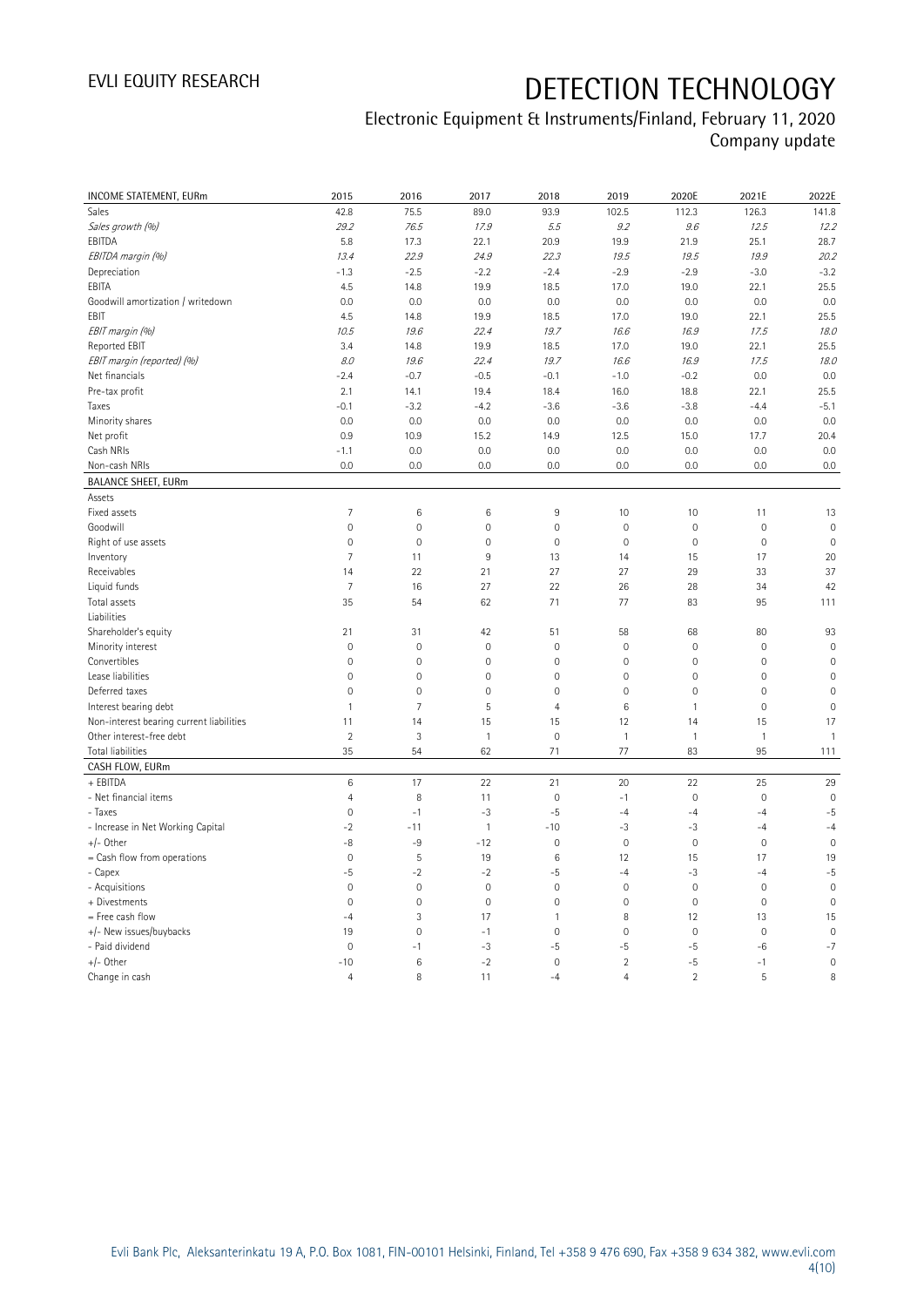## Electronic Equipment & Instruments/Finland, February 11, 2020 Company update

| <b>KEY FIGURES</b>                                 | 2016       | 2017          | 2018         | 2019          | 2020E         | 2021E        | 2022E         |
|----------------------------------------------------|------------|---------------|--------------|---------------|---------------|--------------|---------------|
| M-cap                                              | 188        | 250           | 224          | 395           | 355           | 355          | 355           |
| Net debt (excl. convertibles)                      | $-9$       | $-22$         | $-18$        | $-20$         | $-27$         | $-34$        | $-42$         |
| Enterprise value                                   | 179        | 228           | 206          | 375           | 328           | 321          | 313           |
| Sales                                              | 76         | 89            | 94           | 103           | 112           | 126          | 142           |
| EBITDA                                             | 17         | 22            | 21           | 20            | 22            | 25           | 29            |
| EBIT                                               | 15         | 20            | 19           | 17            | 19            | 22           | 26            |
| Pre-tax                                            | 14         | 19            | 18           | 16            | 19            | 22           | 26            |
| Earnings                                           | 11         | 15            | 15           | 12            | 15            | 18           | 20            |
| Equity book value (excl. minorities)               | 31         | 42            | 51           | 58            | 68            | 80           | 93            |
| Valuation multiples                                |            |               |              |               |               |              |               |
| EV/sales                                           | 2.4        | 2.6           | 2.2          | 3.7           | 2.9           | 2.5          | 2.2           |
| EV/EBITDA                                          | 10.3       | 10.3          | 9.8          | 18.8          | 15.0          | 12.8         | 10.9          |
| EV/EBITA                                           | 12.1       | 11.5          | 11.1         | 22.0          | 17.2          | 14.5         | 12.3          |
| EV/EBIT                                            | 12.1       | 11.5          | 11.1         | 22.0          | 17.2          | 14.5         | 12.3          |
| EV/OCF                                             | 36.6       | 12.3          | 33.6         | 31.1          | 21.5          | 19.1         | 16.2          |
| EV/FCFF                                            | 48.3       | 13.3          | 142.7        | 44.9          | 25.9          | 25.6         | 21.2          |
| P/FCFE                                             | 57.3       | 14.9          | 162.4        | 52.2          | 28.4          | 28.3         | 24.0          |
| P/E                                                | 17.2       | 16.5          | 15.1         | 31.7          | 23.6          | 20.1         | 17.4          |
| P/B                                                | 6.1        | 6.0           | 4.4          | 6.8           | 5.2           | 4.5          | 3.8           |
| Target EV/EBITDA                                   | O.O        | 0.0           | 0.0          | 0.0           | 14.5          | 12.4         | 10.6          |
| Target EV/EBIT                                     | 0.0        | $O.O$         | 0.0          | $O.O$         | 16.7          | 14.1         | 11.9          |
| Target EV/FCF                                      | O.O        | 0.0           | 0.0          | $O.O$         | 25.4          | 24.8         | 20.5          |
| Target P/B                                         | O.O        | 0.0           | 0.0          | 0.0           | 5.1           | 4.3          | 3.7           |
| Target P/E                                         | O.O        | 0.0           | 0.0          | 0.0           | 23.7          | 20.2         | 17.5          |
| Per share measures                                 |            |               |              |               |               |              |               |
| Number of shares                                   | 13,426     | 13,901        | 14,375       | 14,375        | 14,375        | 14,375       | 14,375        |
| Number of shares (diluted)                         | 13,426     | 13,901        | 14,849       | 14,875        | 14,875        | 14,875       | 14,875        |
|                                                    |            |               |              |               |               |              |               |
| EPS                                                | 0.81       | 1.09          | 1.03         | 0.87          | 1.05          | 1.23         | 1.42          |
|                                                    | 0.36       | 1.34          | 0.43         | 0.84          | 1.06          | 1.17         | 1.34          |
| Operating cash flow per share                      | 0.24       |               |              |               |               |              |               |
| Free cash flow per share                           | 2.30       | 1.21<br>3.00  | 0.10<br>3.57 | 0.53<br>4.06  | 0.87<br>4.73  | 0.87<br>5.54 | 1.03<br>6.47  |
| Book value per share<br>Dividend per share         | 0.25       | 0.35          | 0.38         | 0.38          | 0.42          | 0.49         | 0.57          |
|                                                    | 30.8       | 32.1          | 36.7         | 43.9          | 40.0          | 40.0         | 40.0          |
| Dividend payout ratio, %<br>Dividend yield, %      | 1.8        | 1.9           | 2.4          | 1.5           | 1.7           | 2.0          | 2.3           |
|                                                    | 1.7        | 6.7           | 0.6          | 1.9           | 3.5           | 3.5          | 4.2           |
| FCF yield, %                                       |            |               |              |               |               |              |               |
| Efficiency measures<br>ROE                         | 41.9       | 41.8          | 32.0         | 22.7          | 23.8          | 23.9         | 23.7          |
|                                                    |            |               |              |               |               |              |               |
| <b>ROCE</b>                                        | 48.2       | 47.4          | 36.4         | 28.5          | 28.6          | 29.8         | 29.6          |
| Financial ratios                                   |            |               |              |               |               |              |               |
| Inventories as % of sales                          | 14.0       | 9.6           | 14.2         | 13.8          | 13.8          | 13.8         | 13.8          |
| Receivables as % of sales                          | 28.6       | 24.1          | 28.4         | 25.9          | 25.9          | 25.9         | 25.9          |
| Non-interest bearing liabilities as % of sales     | 18.7       | 16.8          | 16.4         | 12.1          | 12.1          | 12.1         | 12.1          |
| NWC/sales, %                                       | 21.5       | 15.7          | 25.9         | 27.0          | 27.1          | 27.1         | 27.2          |
| Operative CAPEX/sales, %                           | 2.1<br>2.1 | 2.1<br>2.1    | 5.0<br>5.0   | 4.4<br>4.4    | 2.4<br>2.4    | 3.4<br>3.4   | 3.2<br>3.2    |
| CAPEX/sales (incl. acquisitions), %<br>FCFF/EBITDA | 0.2        | 0.8           | 0.1          | 0.4           | 0.6           | 0.5          |               |
|                                                    | $-0.5$     |               | $-0.9$       |               |               | $-1.4$       | 0.5           |
| Net debt/EBITDA, book-weighted                     | 0.0        | $-1.0$<br>0.0 | 0.0          | $-1.0$<br>0.0 | $-1.3$<br>0.0 | 0.0          | $-1.5$<br>0.0 |
| Debt/equity, market-weighted                       | 57.8       | 67.5          | 73.0         | 76.6          | 82.4          | 84.0         | 84.5          |
| Equity ratio, book-weighted<br>Gearing, %          | $-29.2$    | $-52.3$       | $-35.6$      | $-34.9$       | $-40.4$       | $-42.6$      | $-44.8$       |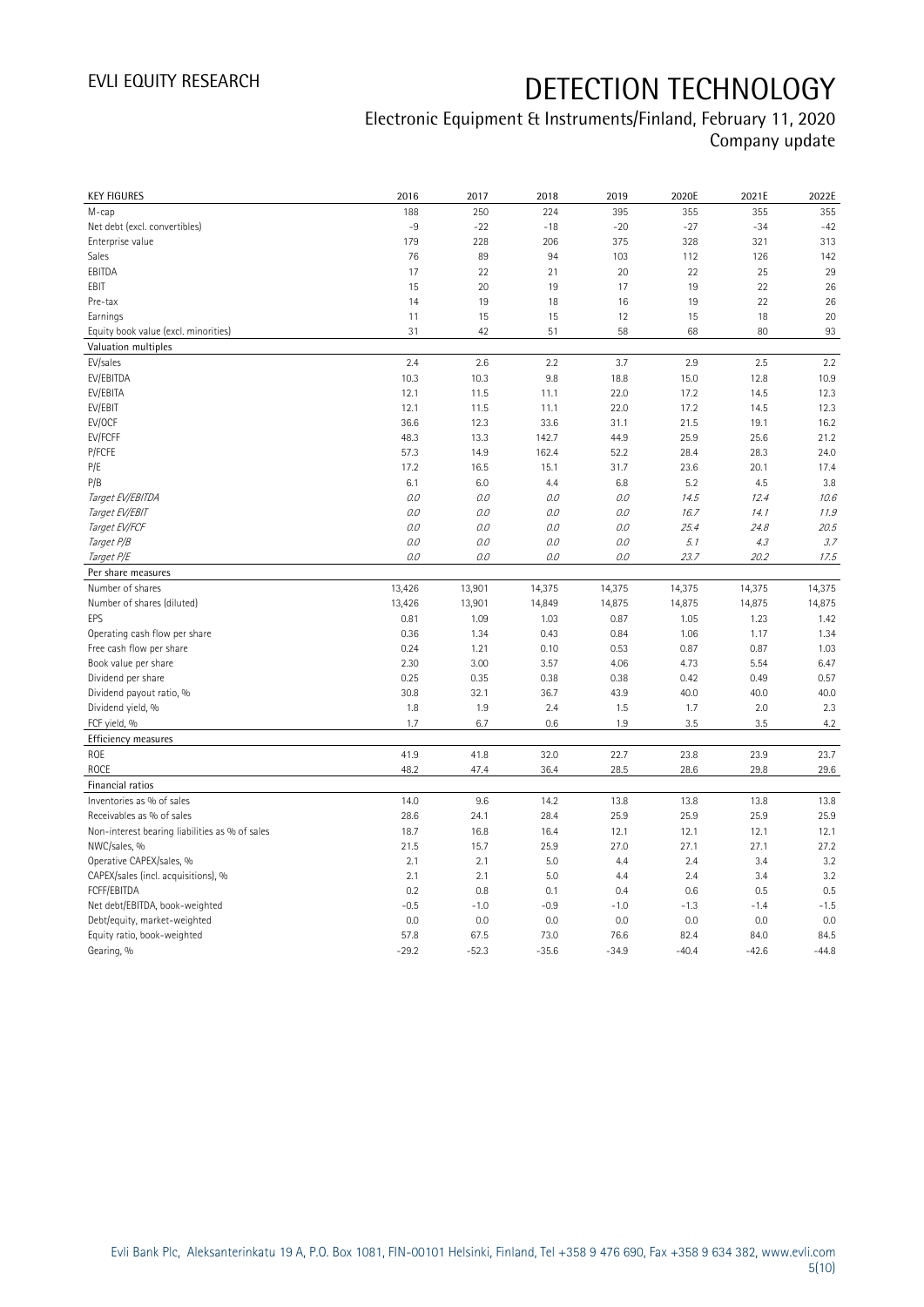## Electronic Equipment & Instruments/Finland, February 11, 2020 Company update

COMPANY DESCRIPTION: Detection Technology is a global provider of off-the-shelf and customized X-ray imaging solutions for medical, security and industrial applications. DT's product portfolio ranges from photodiodes to complete detector systems with ASICs, electronics, mechanics and software. The company was established in 1991 and it listed on Nasdaq First North Finland in 2015. The company is headquartered in Finland and has volume production in Beijing, China. Detection Technology has over 500 employees in Finland, China, France and USA, serving 260 active customers in over 40 countries.

INVESTMENT CASE: Demand for Detection Technology's detector solutions is increasing due to expansion of healthcare to a wider share of population in the emerging economies, aging population, growth in travelling and freight transport, urbanization, increased security concerns and increasing need for X-ray imaging applications in industrial inspection. We see investment case attractive due to strong market drivers, especially in China, as well as DT's compelling strategy and execution capabilities, which should enable DT to grow faster than the market and maintain above target level margins. Due to its proximity to the fastest growing market China and inexpensive valuation, DT could be also become an acquisition target.

| <b>OWNERSHIP STRUCTURE</b>                 | <b>SHARES</b> | <b>EURm</b> | 0/0   |
|--------------------------------------------|---------------|-------------|-------|
| Ac Invest Seven B.V.                       | 5,205,167     | 128.568     | 36.2% |
| OP-Finland Value Fund                      | 651,065       | 16.081      | 4.5%  |
| Ilmarinen Mutual Pension Insurance Company | 554,000       | 13.684      | 3.9%  |
| Varma Mutual Pension Insurance Company     | 515,000       | 12.720      | 3.6%  |
| Sijoitusrahasto Aktia Capital              | 484,762       | 11.974      | 3.4%  |
| Fondita Nordic Micro Cap                   | 390,000       | 9.633       | 2.7%  |
| Evli Finnish Small Cap Fund                | 327,259       | 8.083       | 2.3%  |
| Martola Hannu Veikko                       | 322,875       | 7.975       | 2.2%  |
| Saastopankki Kotimaa                       | 200,000       | 4.940       | 1.4%  |
|                                            |               |             |       |
| Ten largest                                | 8,650,128     | 213.658     | 60%   |
| Residual                                   | 5,725,302     | 141.415     | 40%   |
| Total                                      | 14,375,430    | 355.073     | 100%  |

### EARNINGS CALENDAR

### OTHER EVENTS

### COMPANY MISCELLANEOUS

CFO: Petri Hiljanen Tel: +358 20 766 9700 IR: Johanna Tarkiainen

CEO: Hannu Martola Elektroniikkatie 10, 90590 Oulu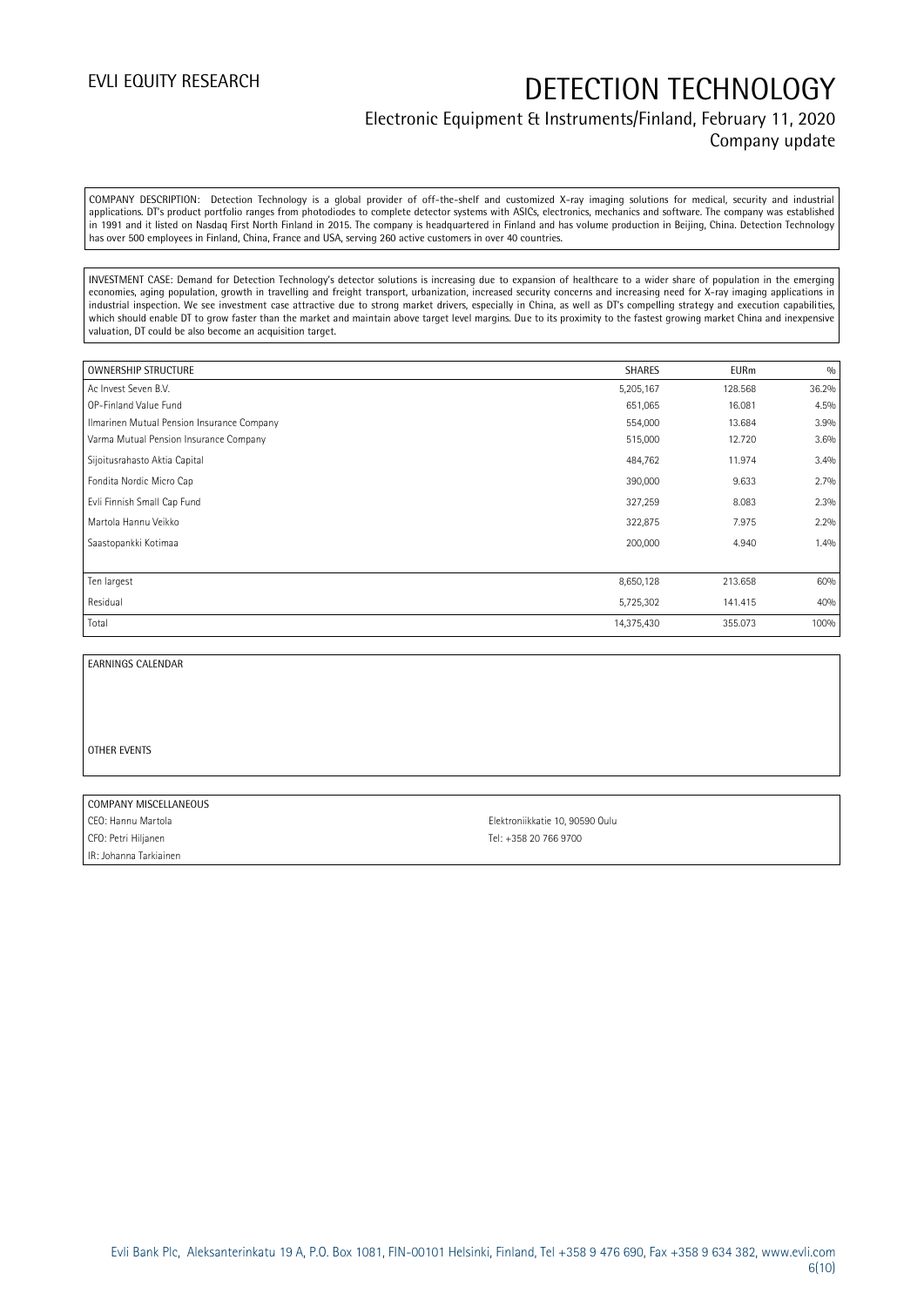## Electronic Equipment & Instruments/Finland, February 11, 2020

Company update

DEFINITIONS

| P/E                                                                              | EPS                                                                                                   |
|----------------------------------------------------------------------------------|-------------------------------------------------------------------------------------------------------|
| Price per share                                                                  | Profit before extraord. items and taxes-income taxes + minority interest                              |
| Earnings per share                                                               | Number of shares                                                                                      |
| P/BV                                                                             | <b>DPS</b>                                                                                            |
|                                                                                  |                                                                                                       |
| Price per share                                                                  | Dividend for the financial period per share                                                           |
| Shareholders' equity + taxed provisions per share                                |                                                                                                       |
|                                                                                  |                                                                                                       |
| Market cap                                                                       | OCF (Operating cash flow)                                                                             |
|                                                                                  |                                                                                                       |
| Price per share * Number of shares                                               | EBITDA - Net financial items - Taxes - Increase in working<br>capital - Cash NRIs ± Other adjustments |
|                                                                                  |                                                                                                       |
| EV (Enterprise value)                                                            | FCF (Free cash flow)                                                                                  |
|                                                                                  |                                                                                                       |
| Market cap + net debt + minority interest at market value -                      | Operating cash flow - operative CAPEX - acquisitions + divestments                                    |
| share of associated companies at market value                                    |                                                                                                       |
|                                                                                  |                                                                                                       |
| EV/Sales                                                                         | FCF yield, %                                                                                          |
| Enterprise value                                                                 | Free cash flow                                                                                        |
| Sales                                                                            | Market cap                                                                                            |
| EV/EBITDA                                                                        | Operative CAPEX/sales                                                                                 |
|                                                                                  |                                                                                                       |
| Enterprise value                                                                 | Capital expenditure – divestments – acquisitions                                                      |
| Earnings before interest, tax, depreciation and amortization                     | Sales                                                                                                 |
| EV/EBIT                                                                          | Net working capital                                                                                   |
|                                                                                  |                                                                                                       |
| Enterprise value                                                                 | Current assets - current liabilities                                                                  |
| Operating profit                                                                 |                                                                                                       |
| Net debt                                                                         | Capital employed/Share                                                                                |
|                                                                                  |                                                                                                       |
| Interest bearing debt - financial assets                                         | Total assets - non-interest bearing debt<br>Number of shares                                          |
|                                                                                  |                                                                                                       |
| Total assets                                                                     | Gearing                                                                                               |
| Balance sheet total                                                              | Net debt                                                                                              |
|                                                                                  | Equity                                                                                                |
| Div yield, %                                                                     | Debt/Equity, %                                                                                        |
|                                                                                  |                                                                                                       |
| Dividend per share                                                               | Interest bearing debt                                                                                 |
| Price per share                                                                  | Shareholders' equity + minority interest + taxed provisions                                           |
|                                                                                  |                                                                                                       |
| Payout ratio, %                                                                  | Equity ratio, %                                                                                       |
|                                                                                  |                                                                                                       |
| Total dividends                                                                  | Shareholders' equity $+$ minority interest $+$ taxed provisions                                       |
| Earnings before extraordinary items and taxes - income taxes + minority interest | Total assets - interest-free loans                                                                    |
|                                                                                  |                                                                                                       |
| ROCE, %                                                                          | CAGR, %                                                                                               |
|                                                                                  |                                                                                                       |
| Profit before extraordinary items + interest expenses+ other financial costs     | Cumulative annual growth rate = Average growth per year                                               |
| Balance sheet total - non-interest bearing debt (average)                        |                                                                                                       |
| ROE, %                                                                           |                                                                                                       |
|                                                                                  |                                                                                                       |
| Profit before extraordinary items and taxes - income taxes                       |                                                                                                       |
| Shareholder's equity + minority interest + taxed provisions (average)            |                                                                                                       |
|                                                                                  |                                                                                                       |
|                                                                                  |                                                                                                       |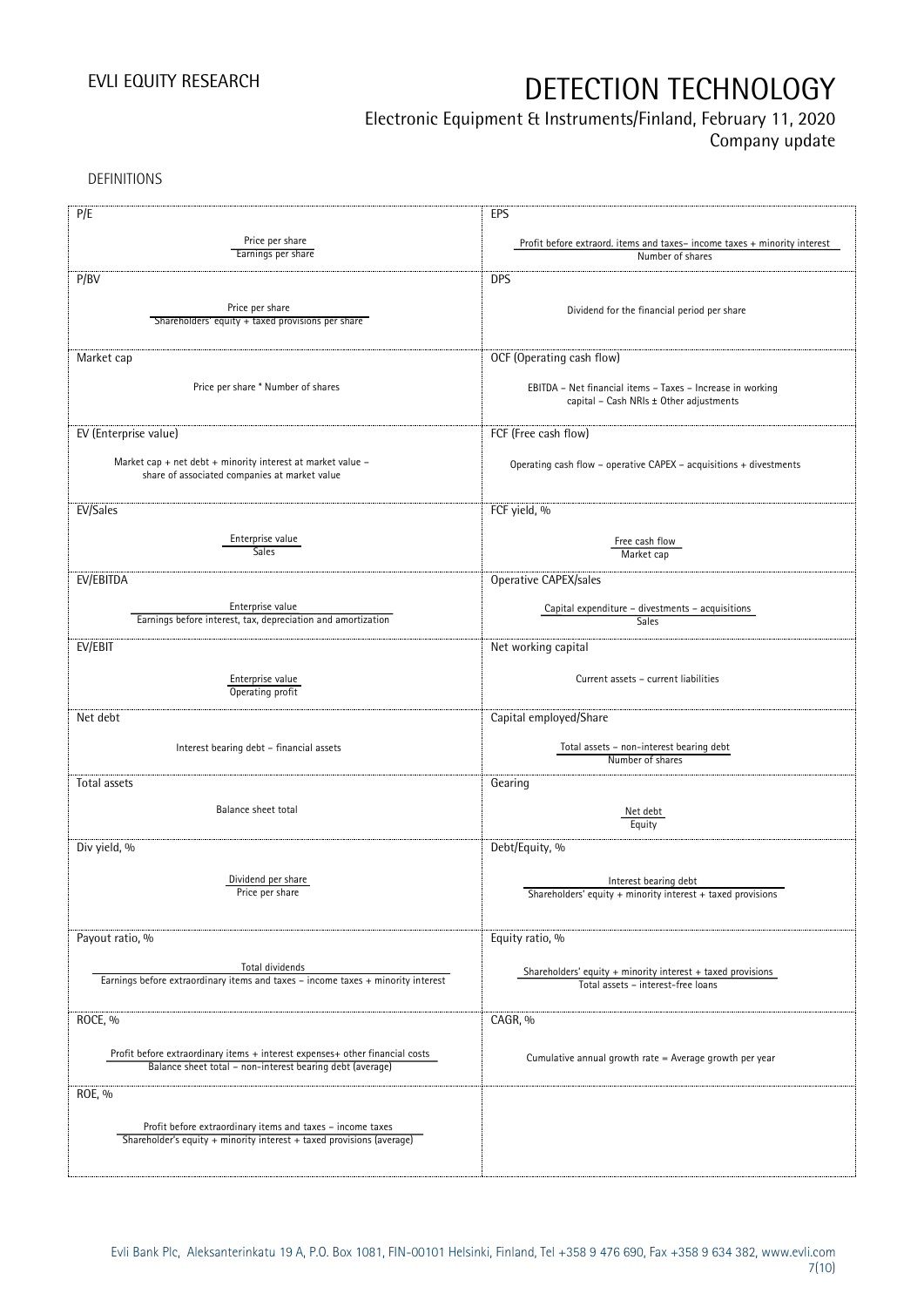## Electronic Equipment & Instruments/Finland, February 11, 2020 Company update

### Important Disclosures

Evli Research Partners Plc ("ERP") uses 12-month target prices. Target prices are defined by utilizing analytical techniques based on financial theory including (but not limited to) discounted cash flow analysis and comparative valuation. The selection of valuation methods depends on different circumstances. Target prices may be altered on the basis of new information coming to light in the underlying company or changes in interest rates, changes in foreign exchange rates, other securities prices or market indices or outlook for the aforementioned factors or other factors that may change the conditions of financial markets. Recommendations and changes by analysts are available at [Analysts' recommendations and ratings revisions](https://research.evli.com/JasperAllModels.action?authParam=key;461&authParam=x;G3rNagWrtf7K&authType=3). Investment recommendations are defined as follows: Target price compared to share price Recommendation<br>CELL CALLO 06



The graph above shows the distribution of ERP's recommendations of companies under coverage in 1st of February 2019. If recommendation is not given, it is not mentioned here.

### Name(s) of the analyst(s): Forslund

This research report has been prepared by Evli Research Partners Plc ("ERP" or "Evli Research"). ERP is a subsidiary of Evli Bank Plc. Production of the investment recommendation has been concluded on 11.2.2020, 9:10. This report has been published on 11.2.2020, 9:10.

None of the analysts contributing to this report, persons under their guardianship or corporations under their control have a position in the shares of the company or related securities.

The date and time for any price of financial instruments mentioned in the recommendation refer to the previous trading day's closing price(s) unless otherwise stated in the report.

Each analyst responsible for the content of this report assures that the expressed views accurately reflect the personal views of each analyst on the covered companies and securities. Each analyst assures that (s)he has not been, nor are or will be, receiving direct or indirect compensation related to the specific recommendations or views contained in this report.

Companies in the Evli Group, affiliates or staff of companies in the Evli Group, may perform services for, solicit business from, hold long or short positions in, or otherwise be interested in the investments (including derivatives) of any company mentioned in the publication or report.

IF APPLICABLE: According to ERP's best knowledge, the issuer(s) of the securities hold(s) in excess of 5% of the total issued share capital of the issuer(s).

Neither ERP nor any company within the Evli Group have managed or co-managed a public offering of the company's securities during the last 12 months prior to, received compensation for investment banking services from the company during the last 12 months prior to the publication of the research report.

ERP has signed an agreement with the issuer of the financial instruments mentioned in the recommendation, which includes production of research reports. This assignment has a limited economic and financial impact on ERP and/or Evli. Under the assignment ERP performs services including, but not limited to, arranging investor meetings or –events, investor relations communication advisory and production of research material.

ERP or another company within the Evli Group does not have an agreement with the company to perform market making or liquidity providing services.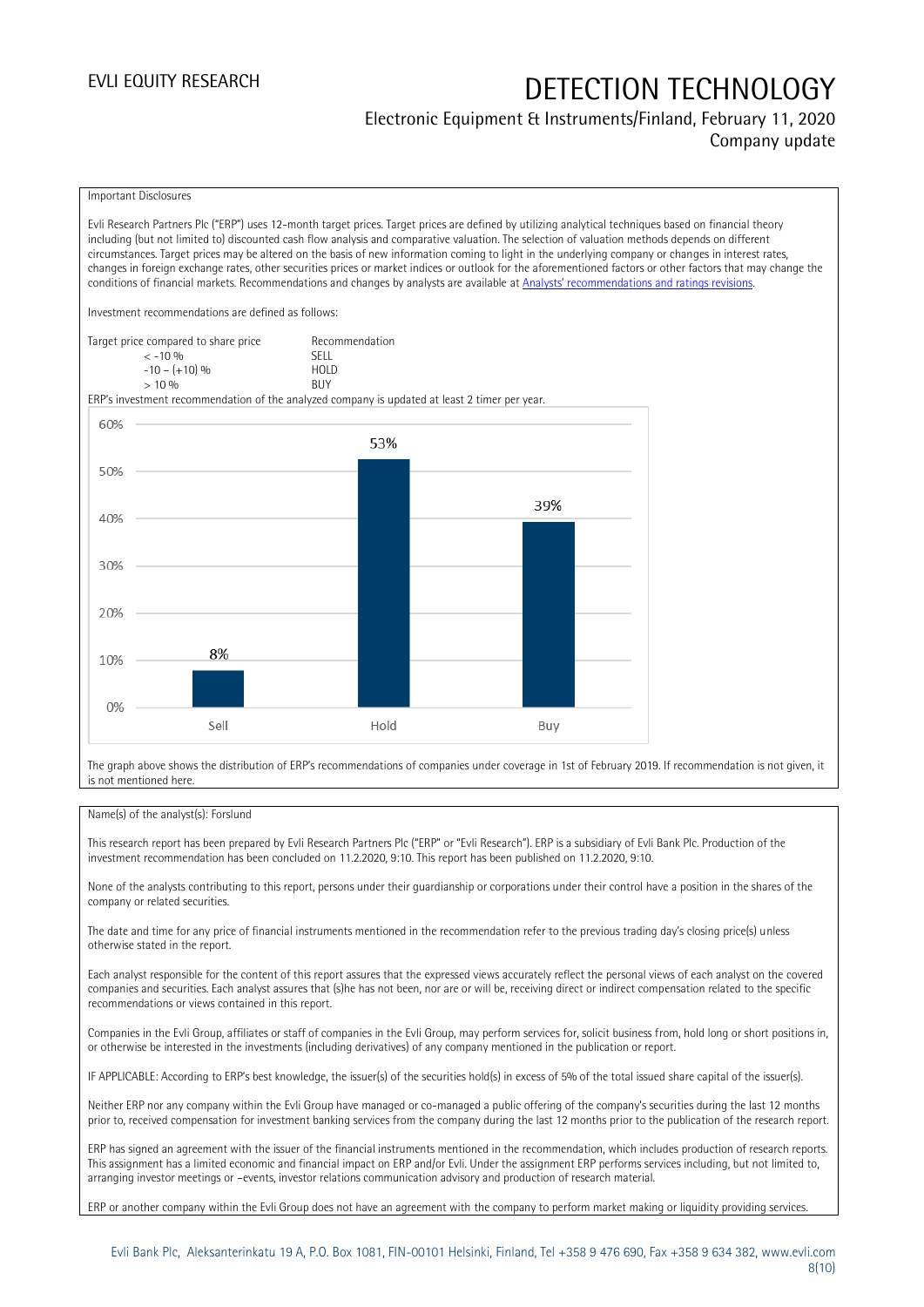## Electronic Equipment & Instruments/Finland, February 11, 2020

Company update

For the prevention and avoidance of conflicts of interests with respect to this report, there is an information barrier (Chinese wall) between Investment Research and Corporate Finance units concerning unpublished investment banking services to the company. The remuneration of the analyst(s) is not tied directly or indirectly to investment banking transactions or other services performed by Evli Bank Plc or any company within Evli Group.

This report has not been disclosed to the company prior to its dissemination.

This report is provided and intended for informational purposes only and may not be used or considered under any circumstances as an offer to sell or buy any securities or as advice to trade any securities.

This report is based on sources ERP considers to be correct and reliable. The sources include information providers Reuters and Bloomberg, stock-exchange releases from the companies and other company news, Statistics Finland and articles in newspapers and magazines. However, ERP does not guarantee the materialization, correctness, accuracy or completeness of the information, opinions, estimates or forecasts expressed or implied in the report. In addition, circumstantial changes may have an influence on opinions and estimates presented in this report. The opinions and estimates presented are valid at the moment of their publication and they can be changed without a separate announcement. Neither ERP nor any company within the Evli Group are responsible for amending, correcting or updating any information, opinions or estimates contained in this report. Neither ERP nor any company within the Evli Group will compensate any direct or consequential loss caused by or derived from the use of the information represented in this publication.

All information published in this report is for the original recipient's private and internal use only. ERP reserves all rights to the report. No part of this publication may be reproduced or transmitted in any form or by any means, electronic, mechanical, photocopying, recording or otherwise, or stored in any retrieval system of any nature, without the written permission of ERP.

This report or its copy may not be published or distributed in Australia, Canada, Hong Kong, Japan, New Zealand, Singapore or South Africa. The publication or distribution of this report in certain other jurisdictions may also be restricted by law. Persons into whose possession this report comes are required to inform themselves about and to observe any such restrictions.

Evli Bank Plc is not registered as a broker-dealer with the U. S. Securities and Exchange Commission ("SEC"), and it and its analysts are not subject to SEC rules on securities analysts' certification as to the currency of their views reflected in the research report. Evli Bank is not a member of the Financial Industry Regulatory Authority ("FINRA"). It and its securities analysts are not subject to FINRA's rules on Communications with the Public and Research Analysts and Research Reports and the attendant requirements for fairness, balance and disclosure of potential conflicts of interest. This research report is only being offered in U.S. by Auerbach Grayson & Company, LLC (Auerbach Grayson) to Major U.S. Institutional Investors and is not available to, and should not be used by, any U.S. person or entity that is not a Major U.S. Institutional Investor. Auerbach Grayson is a broker-dealer registered with the U.S. Securities and Exchange Commission and is a member of the FINRA. U.S. entities seeking more information about any of the issuers or securities discussed in this report should contact Auerbach Grayson. The securities of non-U.S. issuers may not be registered with or subject to SEC reporting and other requirements.

ERP is not a supervised entity but its parent company Evli Bank Plc is supervised by the Finnish Financial Supervision Authority.